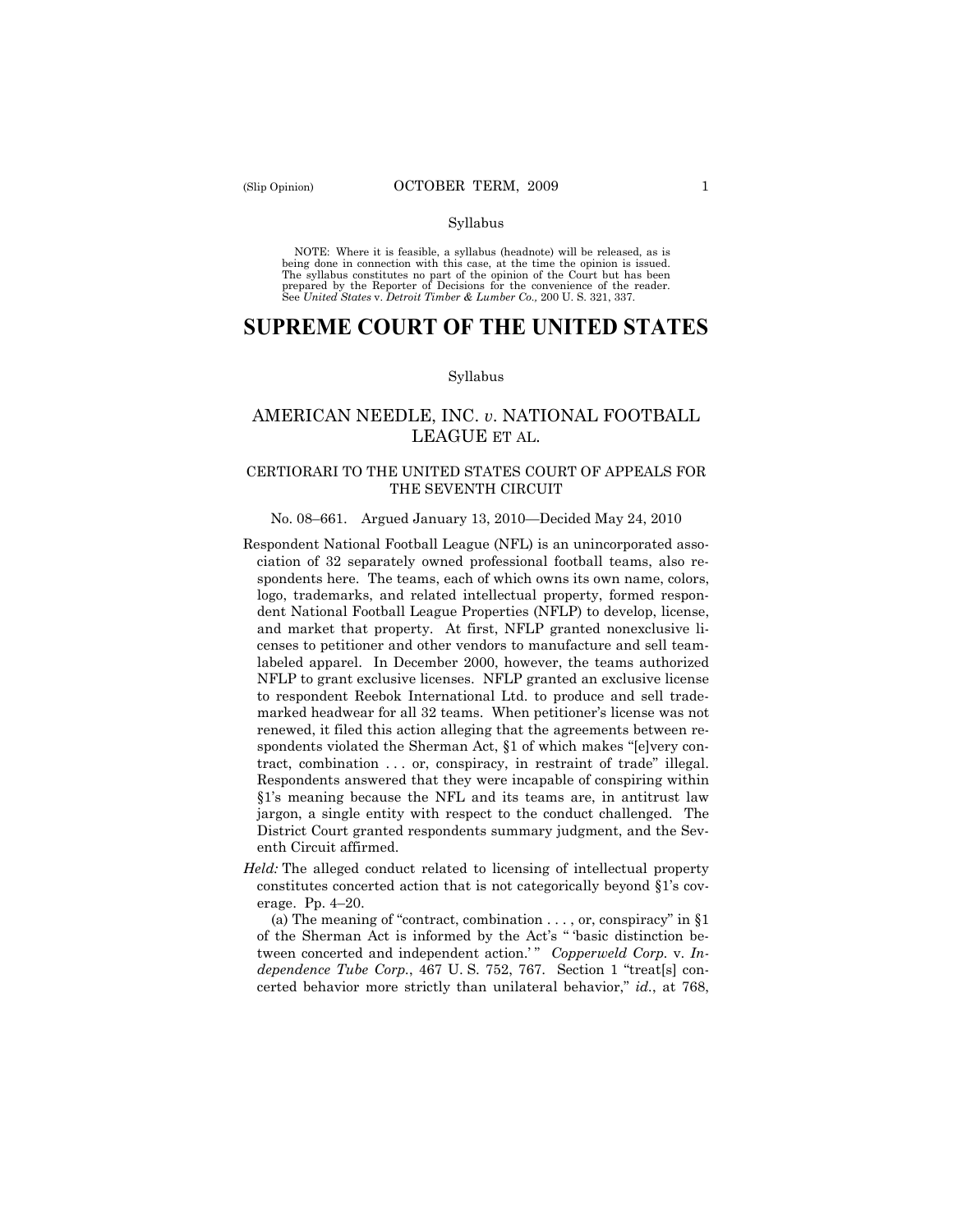## 2 AMERICAN NEEDLE, INC. *v.* NATIONAL FOOTBALL LEAGUE Syllabus

because, unlike independent action, "[c]oncerted activity inherently is fraught with anticompetitive risk" insofar as it "deprives the marketplace of independent centers of decisionmaking that competition assumes and demands," *id.*, at 768–769. And because concerted action is discrete and distinct, a limit on such activity leaves untouched a vast amount of business conduct. That creates less risk of deterring a firm's necessary conduct and leaves courts to examine only discrete agreements. An arrangement must therefore embody concerted action in order to be a "contract, combination . . . or, conspiracy" under §1. Pp. 4–6.

(b) In determining whether there is concerted action under §1, the Court has eschewed formalistic distinctions, such as whether the alleged conspirators are legally distinct entities, in favor of a functional consideration of how they actually operate. The Court has repeatedly found instances in which members of a legally single entity violated §1 when the entity was controlled by a group of competitors and served, in essence, as a vehicle for ongoing concerted activity. See, *e.g., United States* v. *Sealy, Inc.*, 388 U. S. 350, 352–356. Conversely, the Court has found that although the entities may be "separate" for purposes of incorporation or formal title, if they are controlled by a single center of decisionmaking and they control a single aggregation of economic power, an agreement between them does not constitute a "contract, combination . . . or, conspiracy." *Copperweld,* 467 U. S., at 769. Pp. 6–10.

(c) The relevant inquiry is therefore one of substance, not form, which does not turn on whether the alleged parties to contract, combination, or conspiracy are part of a legally single entity or seem like one firm or multiple firms in any metaphysical sense. The inquiry is whether the agreement in question joins together "separate economic actors pursuing separate economic interests," *Copperweld,* 467 U. S., at 768, such that it "deprives the marketplace of independent centers of decisionmaking," *id.*, at 769, and therefore of diversity of entrepreneurial interests and thus of actual or potential competition. If it does, then there is concerted action covered by §1, and the court must decide whether the restraint of trade is unreasonable and therefore illegal. Pp. 10–11.

(d) The NFL teams do not possess either the unitary decisionmaking quality or the single aggregation of economic power characteristic of independent action. Each of them is a substantial, independently owned, independently managed business, whose "general corporate actions are guided or determined" by "separate corporate consciousnesses," and whose "objectives are" not "common." *Copperweld*, 467 U. S., at 771. They compete with one another, not only on the playing field, but to attract fans, for gate receipts, and for contracts with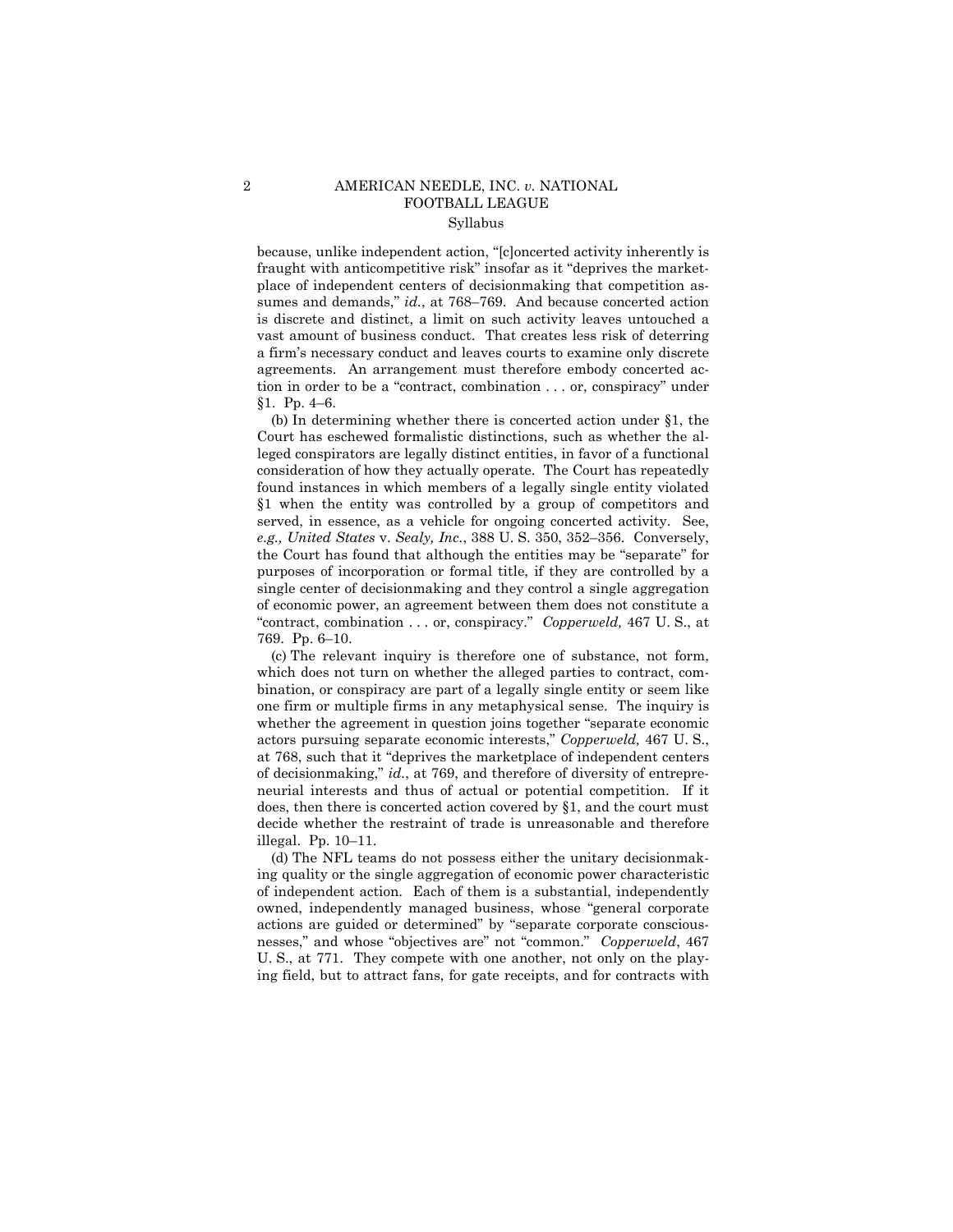#### Syllabus

managerial and playing personnel. See, *e.g., Brown* v. *Pro Football, Inc.*, 518 U. S. 231, 249. Directly relevant here, the teams are potentially competing suppliers in the market for intellectual property. When teams license such property, they are not pursuing the "common interests of the whole" league, but, instead, the interests of each "corporation itself." *Copperweld*, 467 U. S., at 770. It is not dispositive, as respondents argue, that, by forming NFLP, they have formed a single entity, akin to a merger, and market their NFL brands through a single outlet. Although the NFL respondents may be similar in some sense to a single enterprise, they are not similar in the relevant functional sense. While teams have common interests such as promoting the NFL brand, they are still separate, profitmaximizing entities, and their interests in licensing team trademarks are not necessarily aligned. Nor does it matter that the teams may find the alleged cooperation necessary to compete against other forms of entertainment. Although decisions made by NFLP are not as easily classified as concerted activity, the NFLP's decisions about licensing the teams' separately owned intellectual property are concerted activity and thus covered by §1 for the same reason that decisions made directly by the 32 teams are covered by §1. In making the relevant licensing decisions, NFLP is "an instrumentality" of the teams. *Sealy,* 388 U. S., at 352–354. Pp. 11–17.

(e) Football teams that need to cooperate are not trapped by antitrust law. The fact that the NFL teams share an interest in making the entire league successful and profitable, and that they must cooperate to produce games, provides a perfectly sensible justification for making a host of collective decisions. Because some of these restraints on competition are necessary to produce the NFL's product, the Rule of Reason generally should apply, and teams' cooperation is likely to be permissible. And depending upon the activity in question, the Rule of Reason can at times be applied without detailed analysis. But the activity at issue in this case is still concerted activity covered for §1 purposes. Pp. 18–19.

538 F. 3d 736, reversed and remanded.

STEVENS, J., delivered the opinion for a unanimous Court.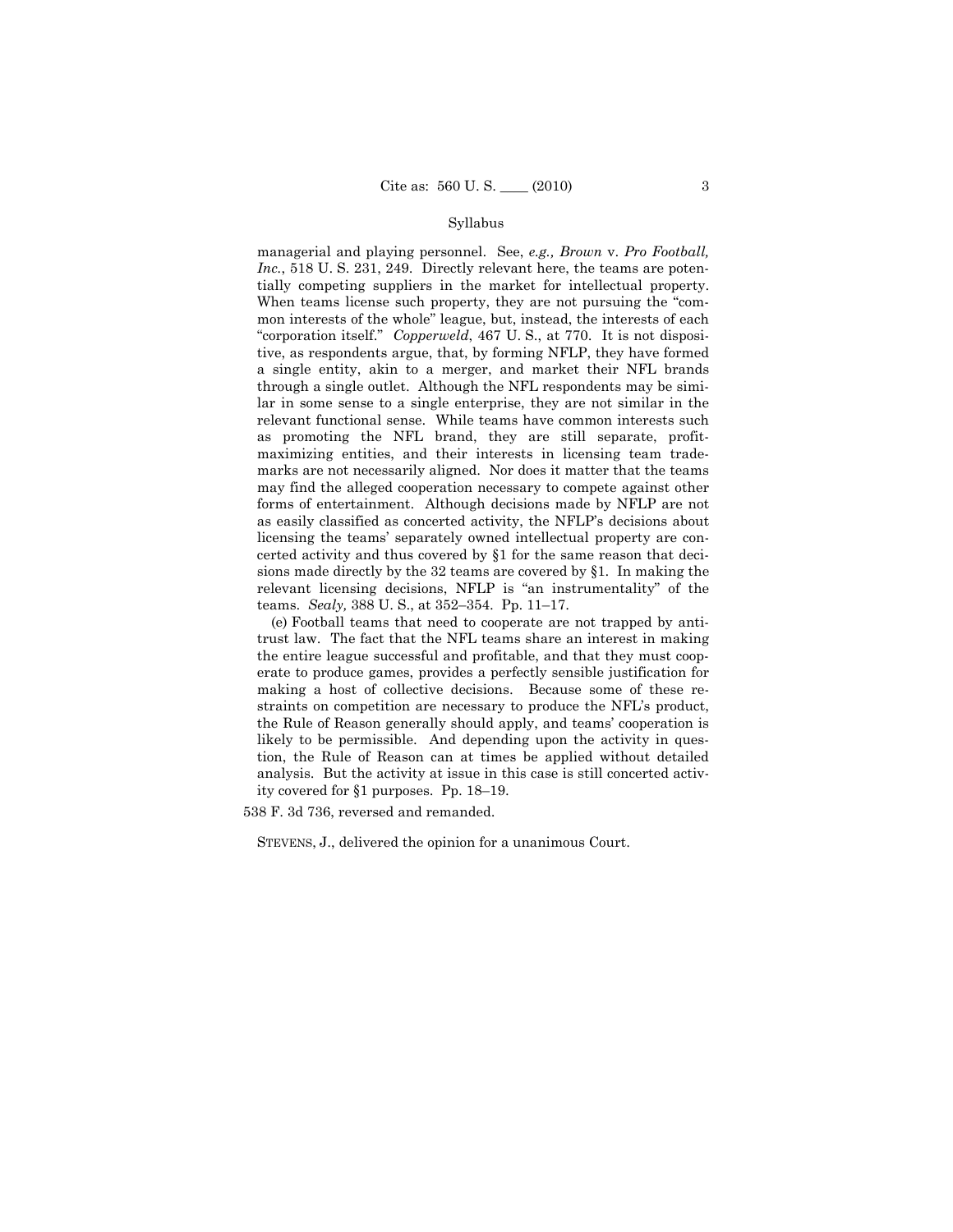NOTICE: This opinion is subject to formal revision before publication in the preliminary print of the United States Reports. Readers are requested to notify the Reporter of Decisions, Supreme Court of the United States, Washington, D. C. 20543, of any typographical or other formal errors, in order that corrections may be made before the preliminary print goes to press.

## $\frac{1}{2}$  ,  $\frac{1}{2}$  ,  $\frac{1}{2}$  ,  $\frac{1}{2}$  ,  $\frac{1}{2}$  ,  $\frac{1}{2}$  ,  $\frac{1}{2}$ **SUPREME COURT OF THE UNITED STATES**

#### $\frac{1}{2}$  ,  $\frac{1}{2}$  ,  $\frac{1}{2}$  ,  $\frac{1}{2}$  ,  $\frac{1}{2}$  ,  $\frac{1}{2}$ No. 08–661

## AMERICAN NEEDLE, INC., PETITIONER *v.* NATIONAL FOOTBALL LEAGUE ET AL.

## ON WRIT OF CERTIORARI TO THE UNITED STATES COURT OF APPEALS FOR THE SEVENTH CIRCUIT

### [May 24, 2010]

## JUSTICE STEVENS delivered the opinion of the Court.

"Every contract, combination in the form of a trust or otherwise, or, conspiracy, in restraint of trade" is made illegal by §1 of the Sherman Act, ch. 647, 26 Stat. 209, as amended, 15 U. S. C. §1. The question whether an arrangement is a contract, combination, or conspiracy is different from and antecedent to the question whether it unreasonably restrains trade. This case raises that antecedent question about the business of the 32 teams in the National Football League (NFL) and a corporate entity that they formed to manage their intellectual property. We conclude that the NFL's licensing activities constitute concerted action that is not categorically beyond the coverage of §1. The legality of that concerted action must be judged under the Rule of Reason.

I

Originally organized in 1920, the NFL is an unincorporated association that now includes 32 separately owned professional football teams.1 Each team has its own name,

<sup>&</sup>lt;sup>1</sup>The NFL was founded in Canton, Ohio as the "American Profes-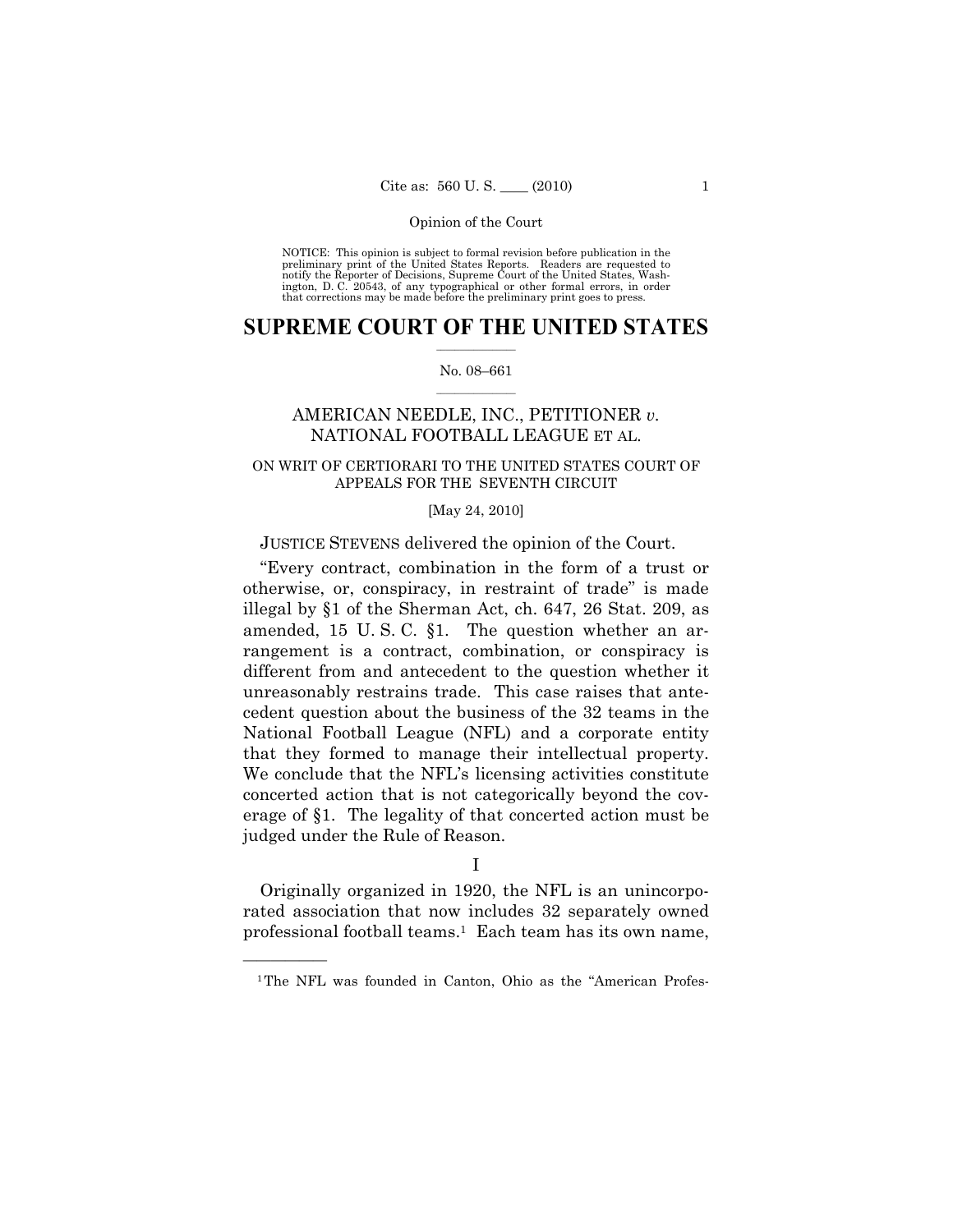colors, and logo, and owns related intellectual property. Like each of the other teams in the league, the New Orleans Saints and the Indianapolis Colts, for example, have their own distinctive names, colors, and marks that are well known to millions of sports fans.

Prior to 1963, the teams made their own arrangements for licensing their intellectual property and marketing trademarked items such as caps and jerseys. In 1963, the teams formed National Football League Properties (NFLP) to develop, license, and market their intellectual property. Most, but not all, of the substantial revenues generated by NFLP have either been given to charity or shared equally among the teams. However, the teams are able to and have at times sought to withdraw from this arrangement.

Between 1963 and 2000, NFLP granted nonexclusive licenses to a number of vendors, permitting them to manufacture and sell apparel bearing team insignias. Petitioner, American Needle, Inc., was one of those licensees. In December 2000, the teams voted to authorize NFLP to grant exclusive licenses, and NFLP granted Reebok International Ltd. an exclusive 10-year license to manufacture and sell trademarked headwear for all 32 teams. It thereafter declined to renew American Needle's nonexclusive license.

American Needle filed this action in the Northern District of Illinois, alleging that the agreements between the NFL, its teams, NFLP, and Reebok violated §§1 and 2 of the Sherman Act. In their answer to the complaint, the defendants averred that the teams, NFL, and NFLP were incapable of conspiring within the meaning of §1 "because they are a single economic enterprise, at least with respect

sional Football Association." *United States Football League* v. *National Football League*, 842 F. 2d 1335, 1343 (CA2 1988). It took its current name in 1922. *Ibid.* Forty-one franchises failed in the first forty-one years of the League's existence. *Ibid.*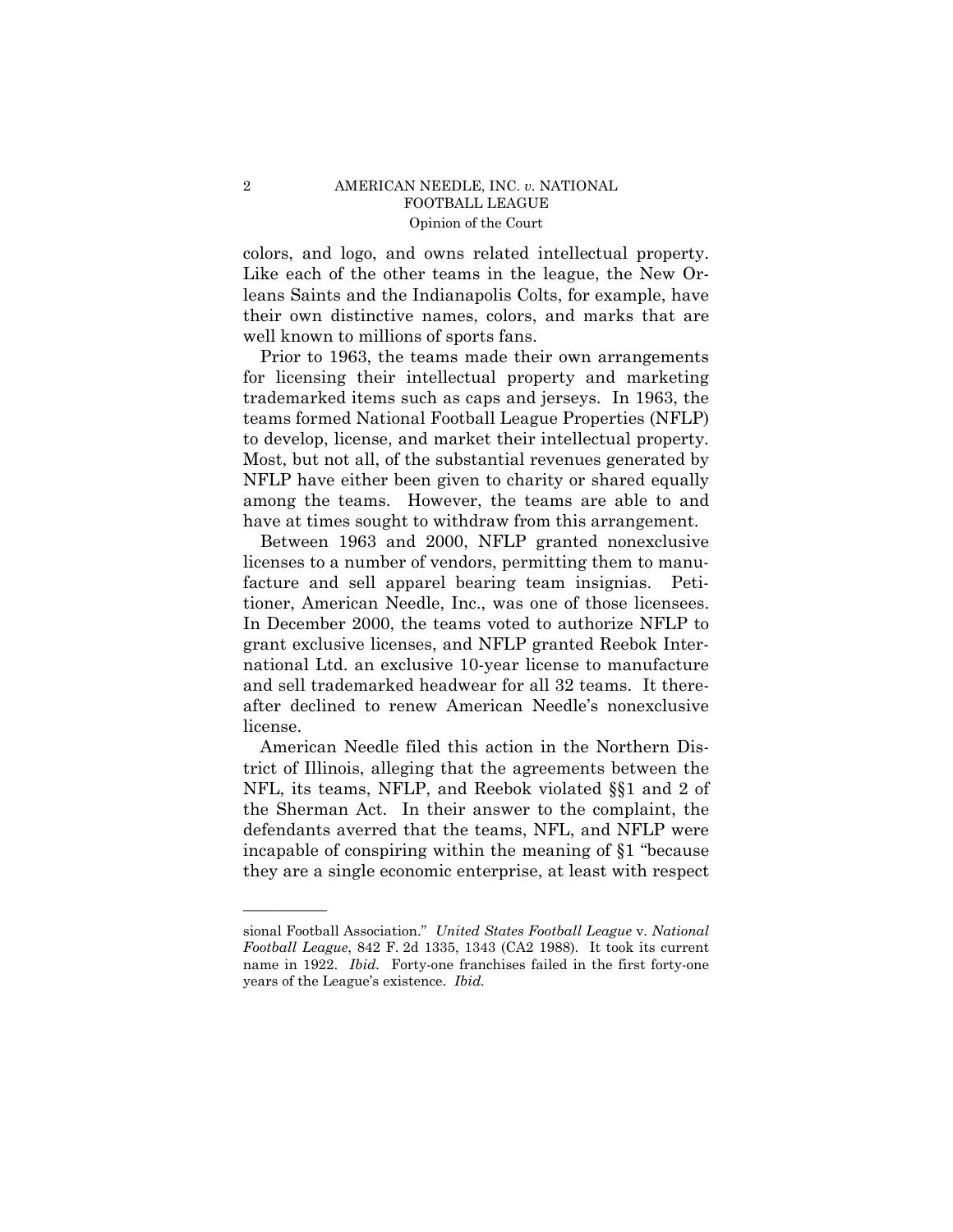to the conduct challenged." App. 99. After limited discovery, the District Court granted summary judgment on the question "whether, with regard to the facet of their operations respecting exploitation of intellectual property rights, the NFL and its 32 teams are, in the jargon of antitrust law, acting as a single entity." *American Needle, Inc.* v. *New Orleans La. Saints*, 496 F. Supp. 2d 941, 943 (2007). The court concluded "that in that facet of their operations they have so integrated their operations that they should be deemed a single entity rather than joint ventures cooperating for a common purpose." *Ibid.* 

The Court of Appeals for the Seventh Circuit affirmed. The panel observed that "in some contexts, a league seems more aptly described as a single entity immune from antitrust scrutiny, while in others a league appears to be a joint venture between independently owned teams that is subject to review under §1." 538 F. 3d, 736, 741 (2008). Relying on Circuit precedent, the court limited its inquiry to the particular conduct at issue, licensing of teams' intellectual property. The panel agreed with petitioner that "when making a single-entity determination, courts must examine whether the conduct in question deprives the marketplace of the independent sources of economic control that competition assumes." *Id.*, at 742. The court, however, discounted the significance of potential competition among the teams regarding the use of their intellectual property because the teams "can function only as one source of economic power when collectively producing NFL football." *Id.*, at 743. The court noted that football itself can only be carried out jointly. See *ibid.* ("Asserting that a single football team could produce a football game . . . is a Zen riddle: Who wins when a football team plays itself"). Moreover, "NFL teams share a vital economic interest in collectively promoting NFL football . . . [to] compet[e] with other forms of entertainment." *Ibid.* "It thus follows," the court found, "that only one source of economic power con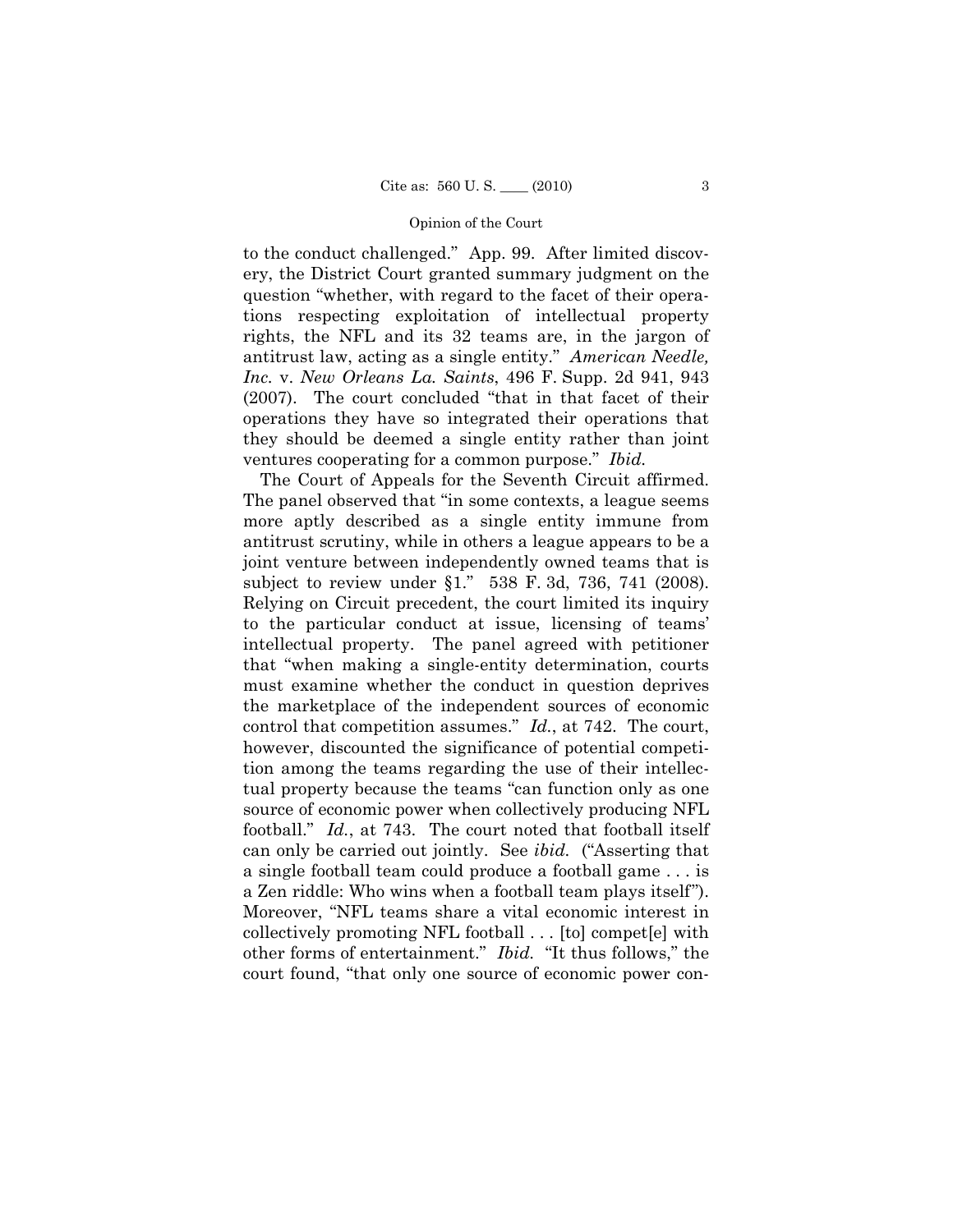trols the promotion of NFL football," and "it makes little sense to assert that each individual team has the authority, if not the responsibility, to promote the jointly produced NFL football." *Ibid.* Recognizing that NFL teams have "license<sup>[d]</sup> their intellectual property collectively" since 1963, the court held that §1 did not apply. *Id.*, at 744.

We granted certiorari.  $557 \text{ U.S.}$   $\_$  (2009).

As the case comes to us, we have only a narrow issue to decide: whether the NFL respondents are capable of engaging in a "contract, combination . . . , or conspiracy" as defined by §1 of the Sherman Act, 15 U. S. C. §1, or, as we have sometimes phrased it, whether the alleged activity by the NFL respondents "must be viewed as that of a single enterprise for purposes of §1." *Copperweld Corp.* v. *Independence Tube Corp.*, 467 U. S. 752, 771 (1984).

Taken literally, the applicability of §1 to "every contract, combination . . . or conspiracy" could be understood to cover every conceivable agreement, whether it be a group of competing firms fixing prices or a single firm's chief executive telling her subordinate how to price their company's product. But even though, "read literally," §1 would address "the entire body of private contract," that is not what the statute means. *National Soc. of Professional Engineers* v. *United States*, 435 U. S. 679, 688 (1978); see also *Texaco Inc.* v. *Dagher*, 547 U. S. 1, 5 (2006) ("This Court has not taken a literal approach to this language"); cf. *Board of Trade of Chicago* v. *United States*, 246 U. S. 231, 238 (1918) (reasoning that the term "restraint of trade" in §1 cannot possibly refer to any restraint on competition because "[e]very agreement concerning trade, every regulation of trade, restrains. To bind, to restrain, is of their very essence"). Not every instance of cooperation between two people is a potential "contract,

II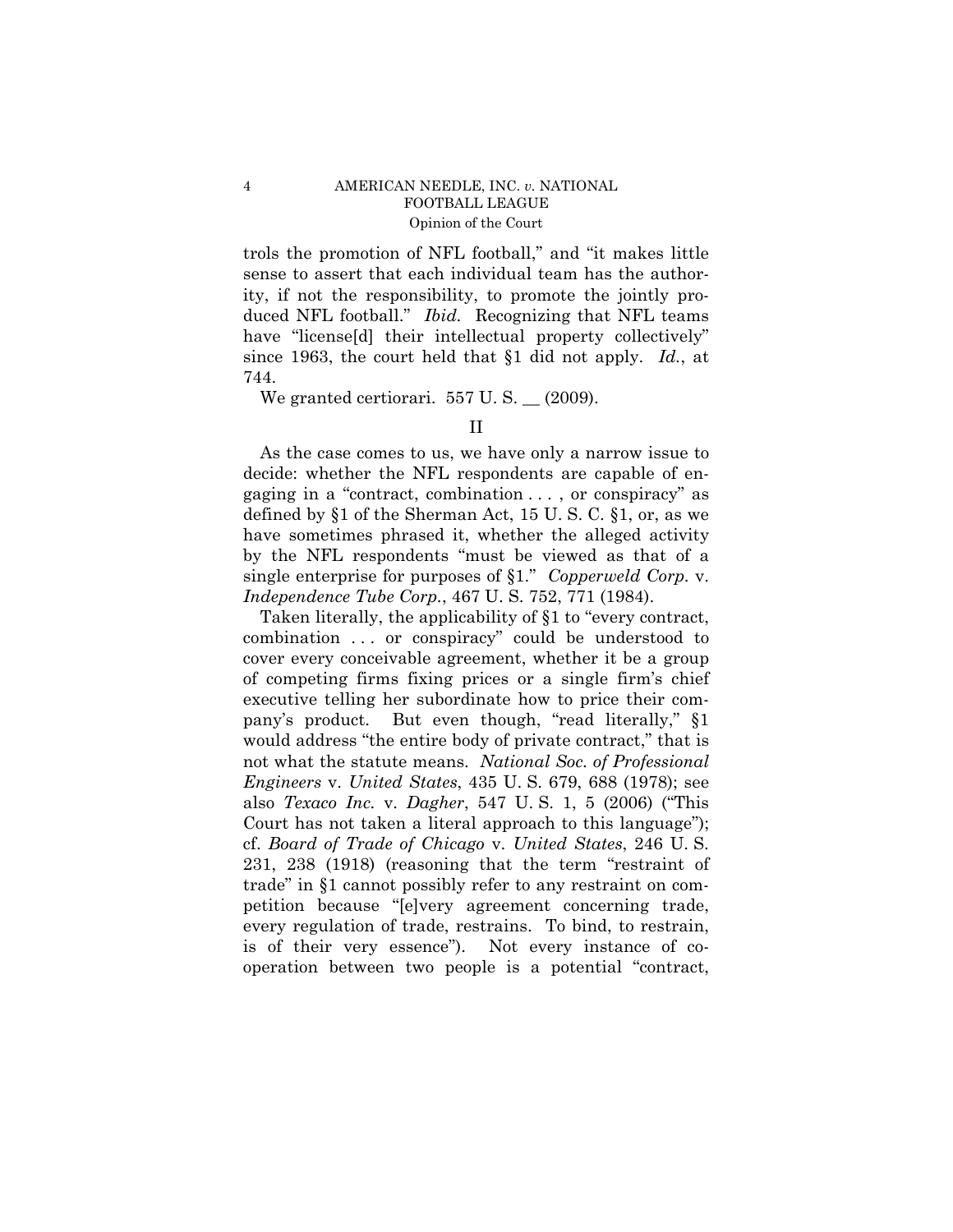combination . . . , or conspiracy, in restraint of trade." 15 U. S. C. §1.

The meaning of the term "contract, combination . . . or conspiracy" is informed by the "'basic distinction'" in the Sherman Act "'between concerted and independent action'" that distinguishes §1 of the Sherman Act from §2. *Copperweld*, 467 U. S., at 767 (quoting *Monsanto Co.* v. *Spray-Rite Service Corp.*, 465 U. S. 752, 761 (1984)). Section 1 applies only to concerted action that restrains trade. Section 2, by contrast, covers both concerted and independent action, but only if that action "monopolize[s]," 15 U. S. C. §2, or "threatens actual monopolization," *Copperweld,* 467 U. S., at 767, a category that is narrower than restraint of trade. Monopoly power may be equally harmful whether it is the product of joint action or individual action.

Congress used this distinction between concerted and independent action to deter anticompetitive conduct and compensate its victims, without chilling vigorous competition through ordinary business operations. The distinction also avoids judicial scrutiny of routine, internal business decisions.

Thus, in §1 Congress "treated concerted behavior more strictly than unilateral behavior." *Id.*, at 768. This is so because unlike independent action, "[c]oncerted activity inherently is fraught with anticompetitive risk" insofar as it "deprives the marketplace of independent centers of decisionmaking that competition assumes and demands." *Id.*, at 768–769. And because concerted action is discrete and distinct, a limit on such activity leaves untouched a vast amount of business conduct. As a result, there is less risk of deterring a firm's necessary conduct; courts need only examine discrete agreements; and such conduct may be remedied simply through prohibition.<sup>2</sup> See Areeda &

<sup>2</sup> If Congress prohibited independent action that merely restrains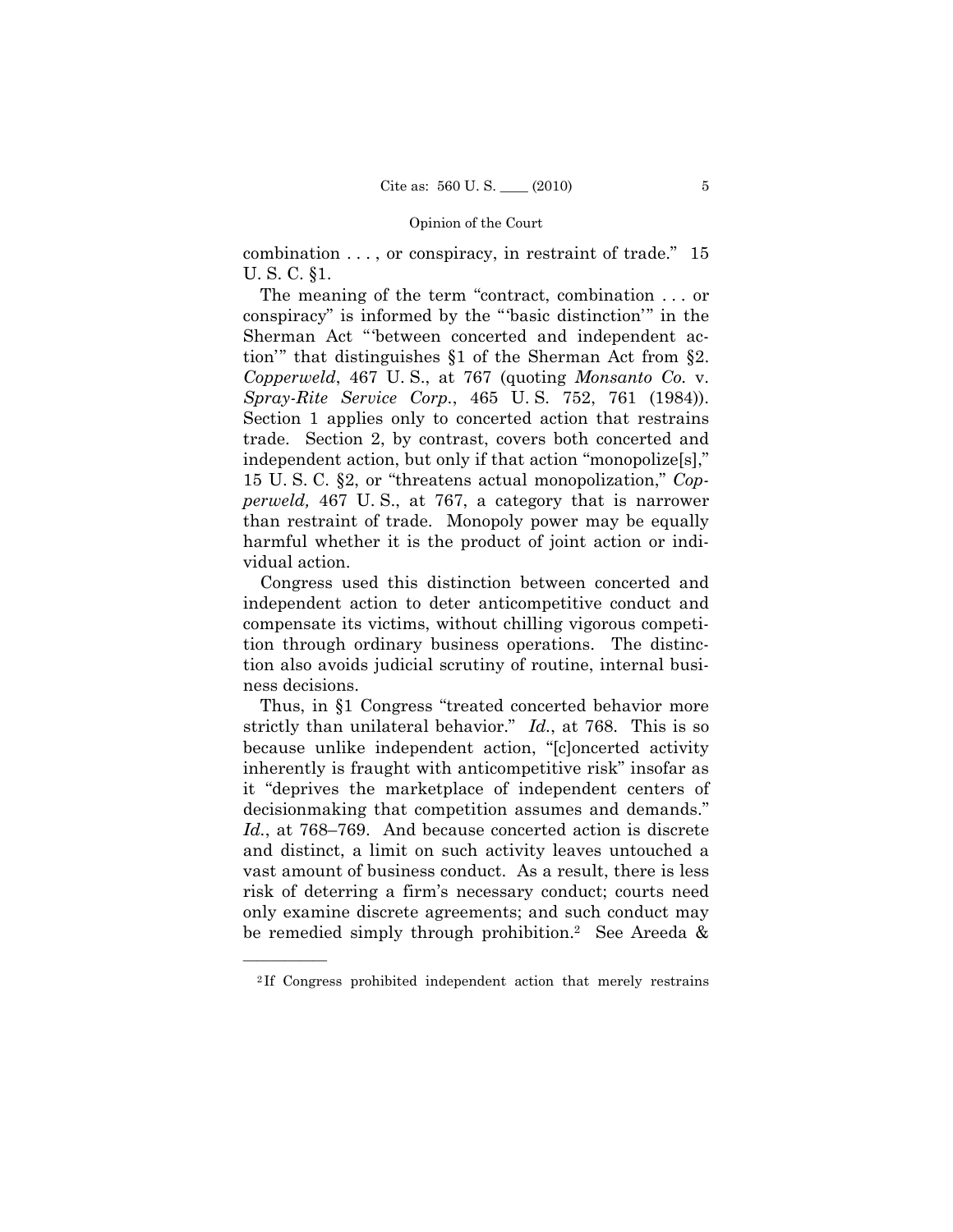Hovenkamp ¶1464c, at 206. Concerted activity is thus "judged more sternly than unilateral activity under §2," *Copperweld*, 467 U. S., at 768. For these reasons, §1 prohibits any concerted action "in restraint of trade or commerce," even if the action does not "threate[n] monopolization," *Ibid*. And therefore, an arrangement must embody concerted action in order to be a "contract, combination . . . or conspiracy" under §1.

## III

We have long held that concerted action under §1 does not turn simply on whether the parties involved are legally distinct entities. Instead, we have eschewed such formalistic distinctions in favor of a functional consideration of how the parties involved in the alleged anticompetitive conduct actually operate.

As a result, we have repeatedly found instances in which members of a legally single entity violated  $\S1$  when the entity was controlled by a group of competitors and served, in essence, as a vehicle for ongoing concerted activity. In *United States* v. *Sealy, Inc.*, 388 U. S. 350 (1967), for example, a group of mattress manufacturers operated and controlled Sealy, Inc., a company that licensed the Sealy trademark to the manufacturers, and

trade (even if it does not threaten monopolization), that prohibition could deter perfectly competitive conduct by firms that are fearful of litigation costs and judicial error. See *Copperweld*, 467 U. S., at 768 ("Judging unilateral conduct in this manner reduces the risk that the antitrust laws will dampen the competitive zeal of a single aggressive competitor"); cf. *United States* v. *United States Gypsum Co.*, 438 U. S. 422, 441 (1978) ("[S]alutary and procompetitive conduct . . . might be shunned by businessmen who chose to be excessively cautious in the face of uncertainty"). Moreover, if every unilateral action that restrained trade were subject to antitrust scrutiny, then courts would be forced to judge almost every internal business decision. See 7 P. Areeda & H. Hovenkamp, Antitrust Law ¶1464c, at 206 (2d ed. 2003) (hereinafter Areeda & Hovenkamp) (unilateral behavior is "often difficult to evaluate or remedy").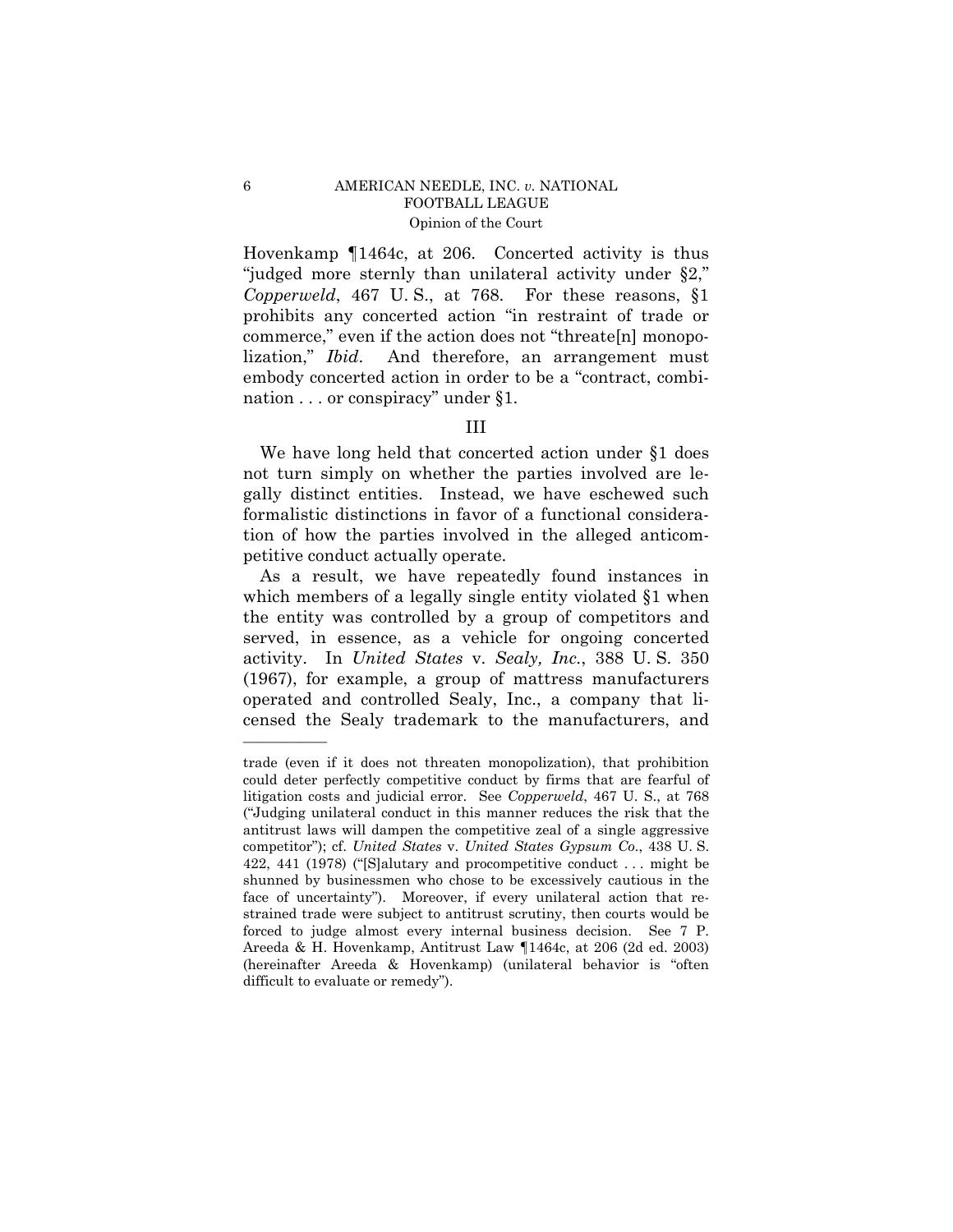dictated that each operate within a specific geographic area. *Id.*, at 352–353. The Government alleged that the licensees and Sealy were conspiring in violation of §1, and we agreed. *Id.*, at 352–354. We explained that "[w]e seek the central substance of the situation" and therefore "we are moved by the identity of the persons who act, rather than the label of their hats." *Id.*, at 353. We thus held that Sealy was not a "separate entity, but . . . an instrumentality of the individual manufacturers." *Id.*, at 356. In similar circumstances, we have found other formally distinct business organizations covered by §1. See, *e.g., Northwest Wholesale Stationers, Inc.* v. *Pacific Stationery & Printing Co.*, 472 U. S. 284 (1985); *National Collegiate Athletic Assn.* v. *Board of Regents of Univ. of Okla.*, 468 U. S. 85 (1984) *(NCAA); United States* v. *Topco Associates, Inc.*, 405 U. S. 596, 609 (1972); *Associated Press* v. *United States*, 326 U. S. 1 (1945); *id.*, at 26 (Frankfurter, J., concurring); *United States* v. *Terminal Railroad Assn. of St. Louis*, 224 U. S. 383 (1912); see also Rock, Corporate Law Through an Antitrust Lens, 92 Colum. L. Rev. 497, 506– 510 (1992) (discussing cases). We have similarly looked past the form of a legally "single entity" when competitors were part of professional organizations<sup>3</sup> or trade groups.<sup>4</sup>

Conversely, there is not necessarily concerted action simply because more than one legally distinct entity is involved. Although, under a now-defunct doctrine known as the "intraenterprise conspiracy doctrine," we once treated cooperation between legally separate entities as

<sup>3</sup>See, *e.g.*, *FTC* v. *Indiana Federation of Dentists*, 476 U. S. 447 (1986); *Arizona* v. *Maricopa County Medical Soc.*, 457 U. S. 332 (1982); *National Soc. of Professional Engineers* v. *United States*, 435 U. S. 679 (1978); *Goldfarb* v. *Virginia State Bar*, 421 U. S. 773 (1975). 4See, *e.g.*, *Allied Tube & Conduit Corp.* v. *Indian Head, Inc.*, 486

U. S. 492 (1988); *Radiant Burners, Inc.* v. *Peoples Gas Light & Coke Co.*, 364 U. S. 656 (1961) *(per curiam); Fashion Originators' Guild of America, Inc.* v. *FTC*, 312 U. S. 457 (1941).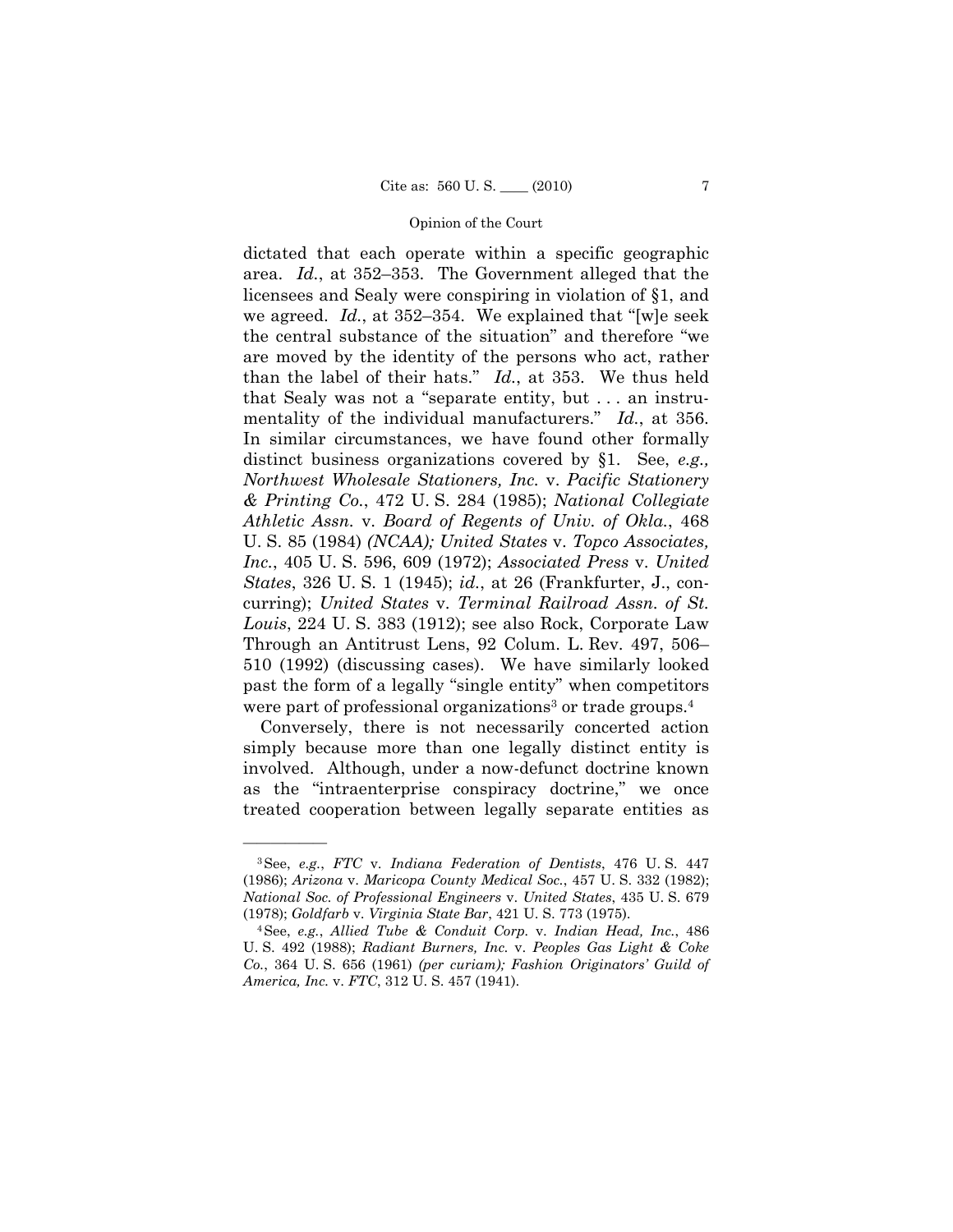necessarily covered by §1, we now embark on a more functional analysis.

The roots of this functional analysis can be found in the very decision that established the intraenterprise conspiracy doctrine. In *United States* v. *Yellow Cab Co.*, 332 U. S. 218 (1947), we observed that "corporate interrelationships ... are not determinitive of the applicability of the Sherman Act" because the Act "is aimed at substance rather than form." *Id.*, at 227. We nonetheless held that cooperation between legally separate entities was necessarily covered by §1 because an unreasonable restraint of trade "may result as readily from a conspiracy among those who are affiliated or integrated under common ownership as from a conspiracy among those who are otherwise independent." *Ibid.;* see also *Kiefer-Stewart Co.*  v. *Joseph E. Seagram & Sons, Inc.*, 340 U. S. 211, 215 (1951).

The decline of the intraenterprise conspiracy doctrine began in *Sunkist Growers, Inc.* v. *Winckler & Smith Citrus Products Co.*, 370 U. S. 19 (1962). In that case, several agricultural cooperatives that were owned by the same farmers were sued for violations of §1 of the Sherman Act. *Id.*, at 24–25. Applying a specific immunity provision for agricultural cooperatives, we held that the three cooperatives were "in practical effect" one "organization," even though the controlling farmers "have formally organized themselves into three separate legal entities." *Id.*, at 29. "To hold otherwise," we explained, "would be to impose grave legal consequences upon organizational distinctions that are of *de minimis* meaning and effect" insofar as "use of separate corporations had [no] economic significance." *Ibid.*

 Next, in *United States* v. *Citizens & Southern Nat. Bank*, 422 U. S. 86 (1975), a large bank, Citizens and Southern (C&S), formed a holding company that operated *de facto* suburban branch banks in the Atlanta area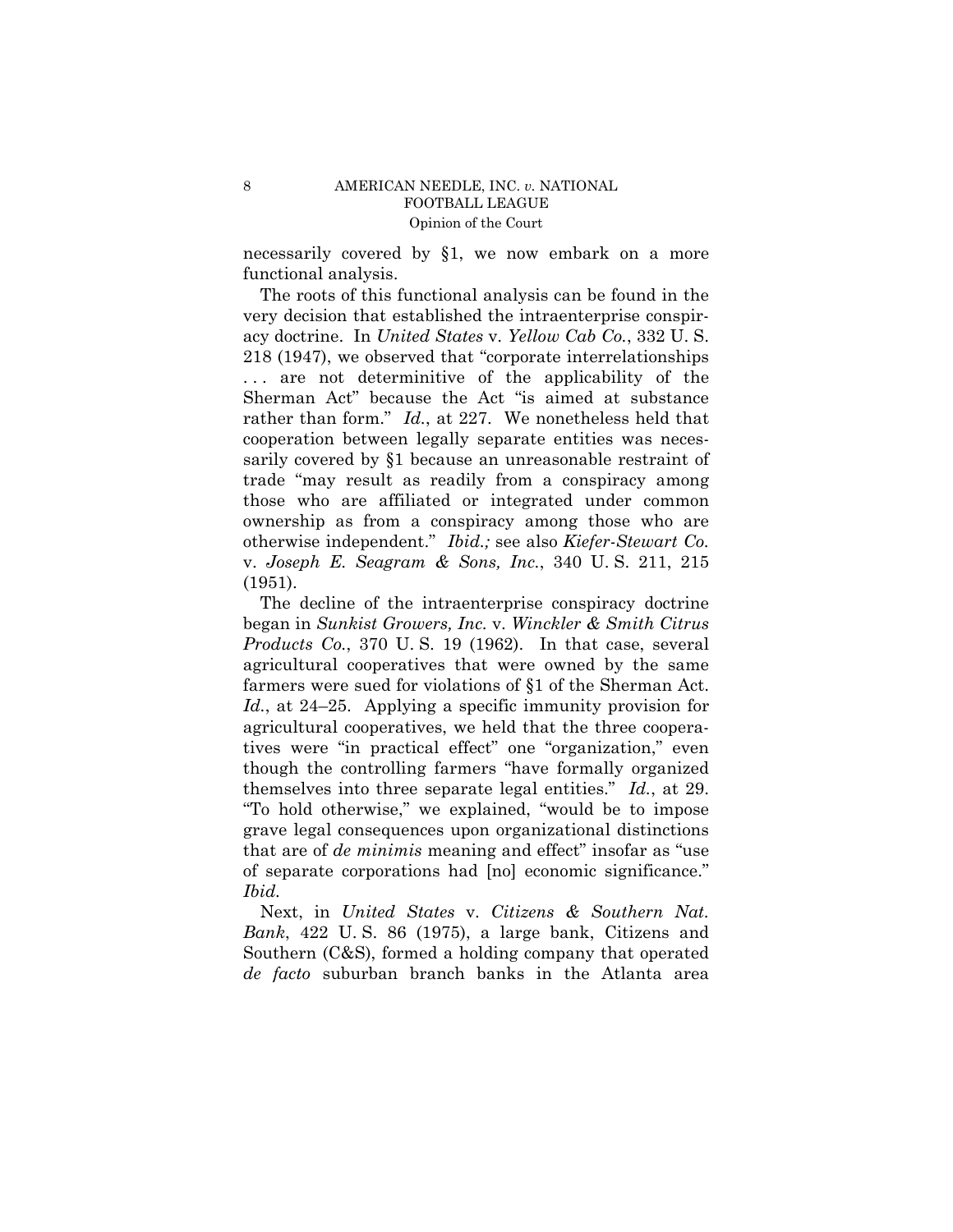through ownership of the maximum amount of stock in each local branch that was allowed by law, "ownership of much of the remaining stock by parties friendly to C&S, use by the suburban banks of the C&S logogram and all of C&S's banking services, and close C&S oversight of the operation and governance of the suburban banks." *Id.*, at 89 (footnote omitted). The Government challenged the cooperation between the banks. In our analysis, we observed that "'corporate interrelationships . . . are not determinative,'" *id.*, at 116, "looked to economic substance," and observed that "because the sponsored banks were not set up to be competitors, §1 did not compel them to compete." Areeda & Hovenkamp ¶1463, at 200–201; see also *Citizens & Southern*, 422 U. S., at 119–120; Areeda, Intraenterprise Conspiracy in Decline, 97 Harv. L. Rev. 451, 461 (1983).

We finally reexamined the intraenterprise conspiracy doctrine in *Copperweld Corp.* v. *Independence Tube Corp.*, 467 U. S. 752 (1984), and concluded that it was inconsistent with the "'basic distinction between concerted and independent action.'" *Id.*, at 767. Considering it "perfectly plain that an internal agreement to implement a single, unitary firm's policies does not raise the antitrust dangers that §1 was designed to police," *id.,* at 769, we held that a parent corporation and its wholly owned subsidiary "are incapable of conspiring with each other for purposes of §1 of the Sherman Act," *id.,* at 777. We explained that although a parent corporation and its wholly owned subsidiary are "separate" for the purposes of incorporation or formal title, they are controlled by a single center of decisionmaking and they control a single aggregation of economic power. Joint conduct by two such entities does not "depriv[e] the marketplace of independent centers of decisionmaking," *id.,* at 769, and as a result, an agreement between them does not constitute a "contract, combination . . . or conspiracy" for the purposes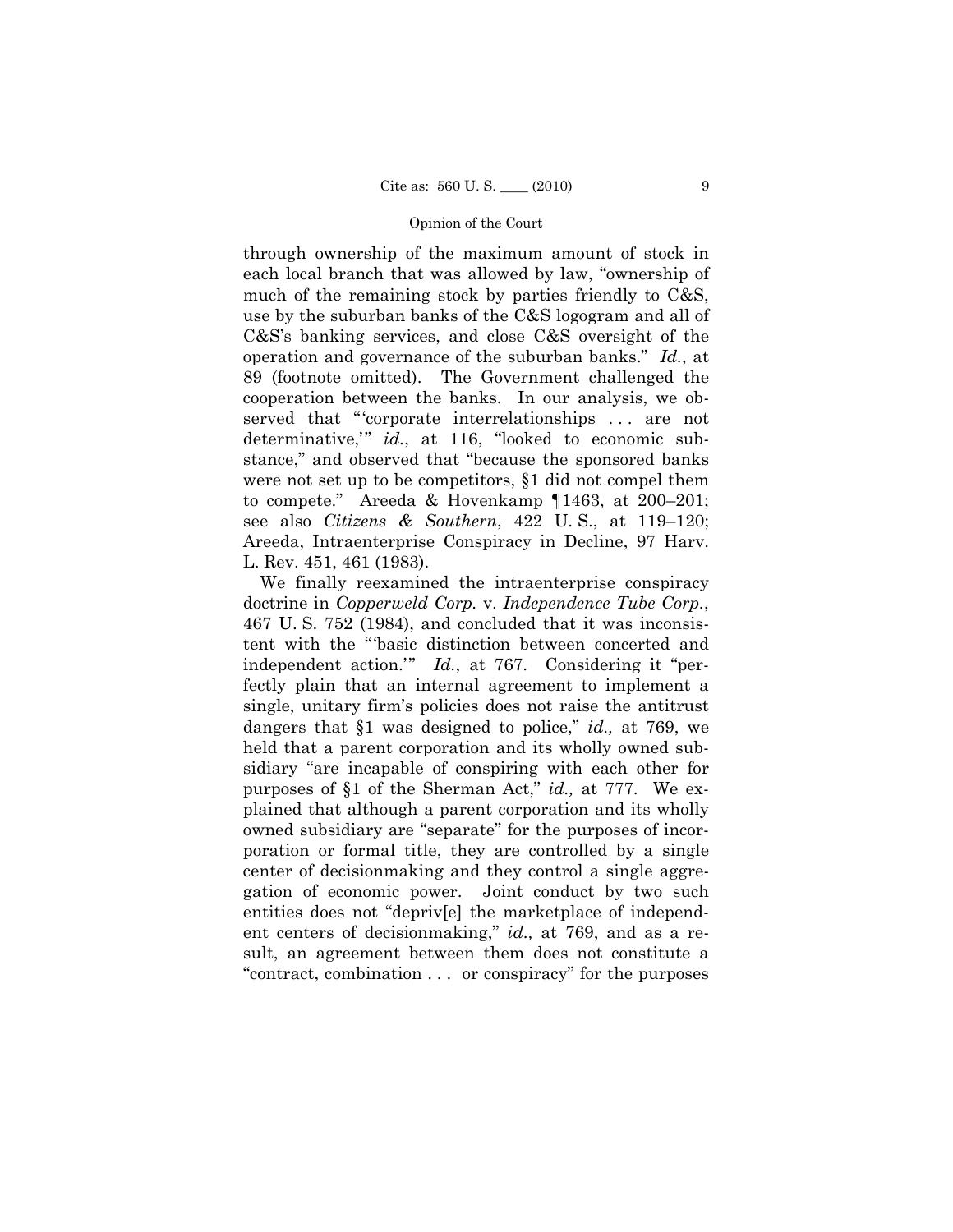of §1.5

——————

## IV

As *Copperweld* exemplifies, "substance, not form, should determine whether a[n] . . . entity is capable of conspiring under  $\S1$ ." 467 U.S., at 773, n. 21. This inquiry is sometimes described as asking whether the alleged conspirators are a single entity. That is perhaps a misdescription, however, because the question is not whether the defendant is a legally single entity or has a single name; nor is the question whether the parties involved "seem" like one firm or multiple firms in any metaphysical sense. The key is whether the alleged "contract, combination . . . , or conspiracy" is concerted action—that is, whether it joins together separate decisionmakers. The relevant inquiry, therefore, is whether there is a "contract, combination . . . or conspiracy" amongst "separate economic actors pursuing separate economic interests," *id.*, at 769, such that the agreement "deprives the marketplace of independent centers of decisionmaking," *ibid.*, and therefore of "diversity of entrepreneurial interests," *Fraser* v. *Major League Soccer, L. L. C.,* 284 F. 3d 47, 57 (CA1 2002) (Boudin, C. J.), and thus of actual or potential competition, see *Freeman* v. *San Diego Assn. of Realtors*, 322 F. 3d 1133, 1148–1149 (CA9 2003) (Kozinski, J.); *Rothery Storage & Van Co.* v. *Atlas Van Line, Inc.*, 792 F. 2d 210, 214–215 (CADC 1986) (Bork, J.); see also Areeda & Hovenkamp ¶1462b, at 193–194 (noting that the "central evil ad

<sup>5</sup>This focus on "substance, not, form," *Copperweld*, 467 U. S., at 773, n. 21, can also be seen in our cases about whether a company and its agent are capable of conspiring under §1. See, *e.g.*, *Simpson* v. *Union Oil Co. of Cal.*, 377 U. S. 13, 20–21 (1964); see also E. Elhauge & D. Geradin, Global Antitrust Law and Economics 787–788, and n. 7 (2007) (hereinafter Elhauge & Geradin) (explaining the functional difference between *Simpson* and *United States* v. *General Elec. Co.*, 272 U. S. 476 (1926), in which we treated a similar agreement as beyond the reach of §1).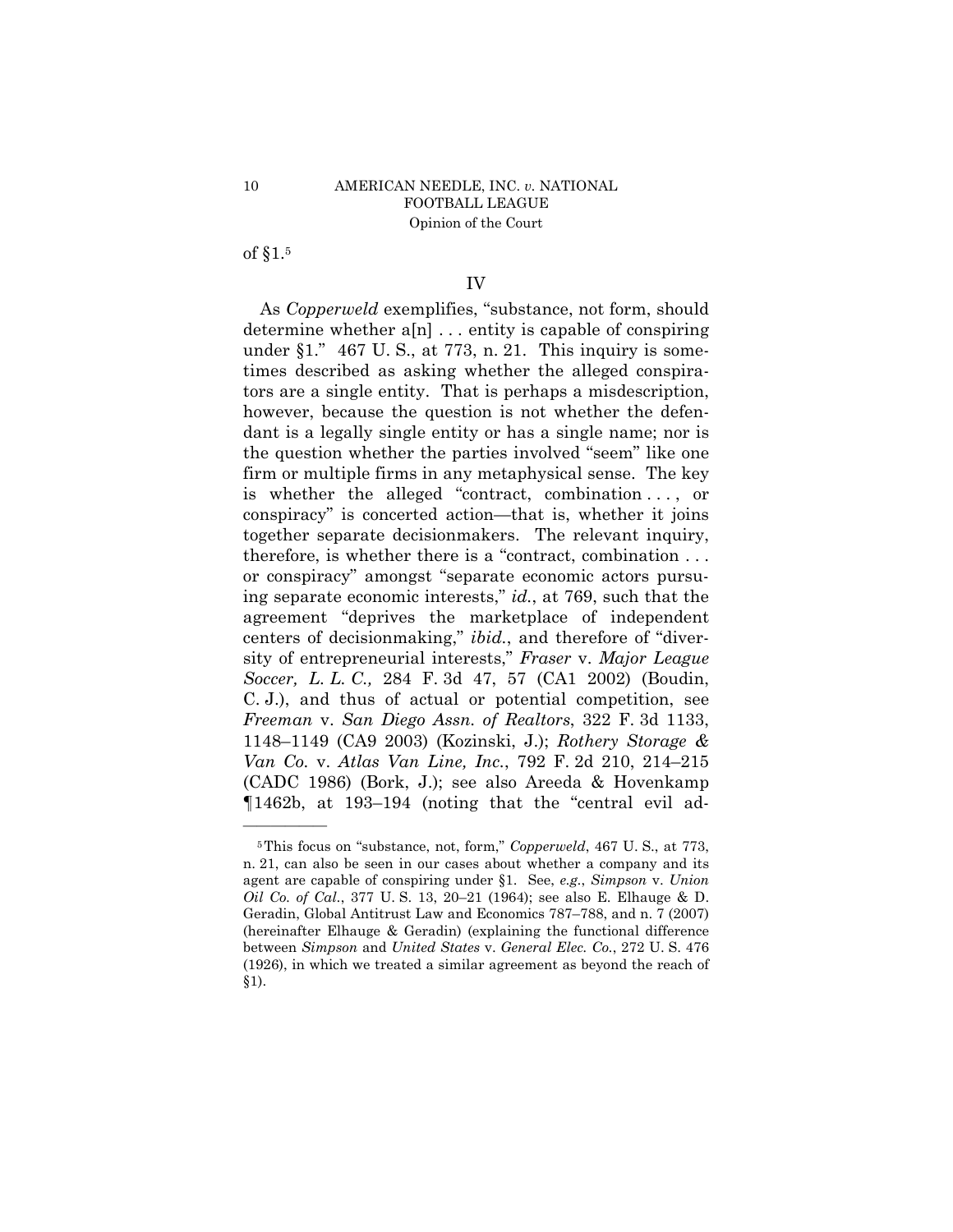dressed by Sherman Act §1" is the "elimin[ation of] competition that would otherwise exist").

Thus, while the president and a vice president of a firm could (and regularly do) act in combination, their joint action generally is not the sort of "combination" that §1 is intended to cover. Such agreements might be described as "really unilateral behavior flowing from decisions of a single enterprise." *Copperweld*, 467 U. S., at 767. Nor, for this reason, does §1 cover "internally coordinated conduct of a corporation and one of its unincorporated divisions," *id.*, at 770, because "[a] division within a corporate structure pursues the common interests of the whole," *ibid.*, and therefore "coordination between a corporation and its division does not represent a sudden joining of two independent sources of economic power previously pursuing separate interests," *id.*, at 770–771. Nor, for the same reasons, is "the coordinated activity of a parent and its wholly owned subsidiary" covered. See *id.*, at 771. They "have a complete unity of interest" and thus "[w]ith or without a formal 'agreement,' the subsidiary acts for the benefit of the parent, its sole shareholder." *Ibid.* 

Because the inquiry is one of competitive reality, it is not determinative that two parties to an alleged §1 violation are legally distinct entities. Nor, however, is it determinative that two legally distinct entities have organized themselves under a single umbrella or into a structured joint venture. The question is whether the agreement joins together "independent centers of decisionmaking." *Id.*, at 769. If it does, the entities are capable of conspiring under §1, and the court must decide whether the restraint of trade is an unreasonable and therefore illegal one.

V

The NFL teams do not possess either the unitary decisionmaking quality or the single aggregation of economic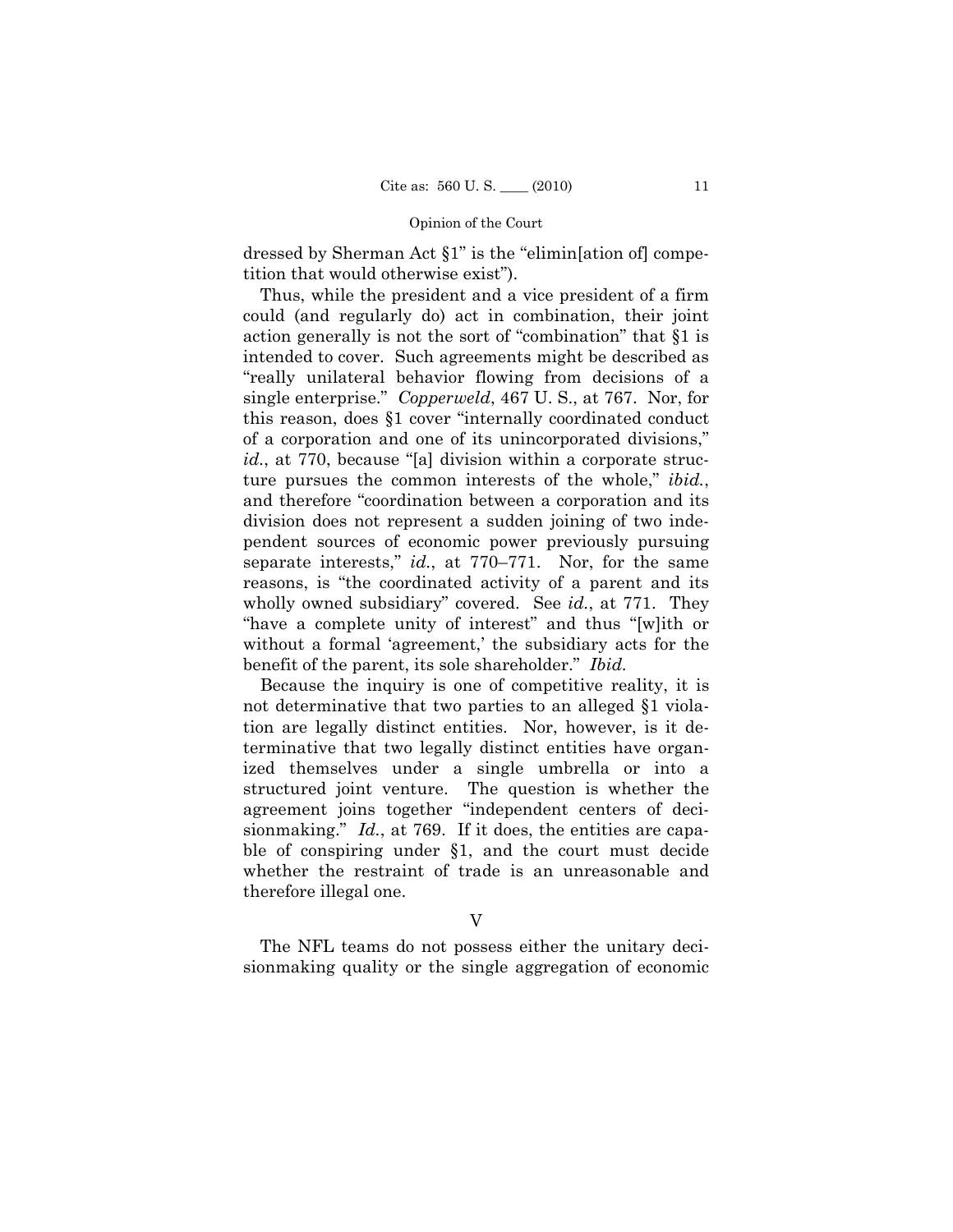power characteristic of independent action. Each of the teams is a substantial, independently owned, and independently managed business. "[T]heir general corporate actions are guided or determined" by "separate corporate consciousnesses," and "[t]heir objectives are" not "common." *Copperweld*, 467 U. S., at 771; see also *North American Soccer League* v. *NFL*, 670 F. 2d 1249, 1252 (CA2 1982) (discussing ways that "the financial performance of each team, while related to that of the others, does not ... necessarily rise and fall with that of the others". The teams compete with one another, not only on the playing field, but to attract fans, for gate receipts and for contracts with managerial and playing personnel. See *Brown* v. *Pro Football, Inc.*, 518 U. S. 231, 249 (1996); *Sullivan* v. *NFL*, 34 F. 3d 1091, 1098 (CA1 1994); *Mid-South Grizzlies* v. *NFL*, 720 F. 2d 772, 787 (CA3 1983); cf. *NCAA*, 468 U. S., at 99.

Directly relevant to this case, the teams compete in the market for intellectual property. To a firm making hats, the Saints and the Colts are two potentially competing suppliers of valuable trademarks. When each NFL team licenses its intellectual property, it is not pursuing the "common interests of the whole" league but is instead pursuing interests of each "corporation itself," *Copperweld*, 467 U. S., at 770; teams are acting as "separate economic actors pursuing separate economic interests," and each team therefore is a potential "independent cente[r] of decisionmaking," *id.*, at 769. Decisions by NFL teams to license their separately owned trademarks collectively and to only one vendor are decisions that "depriv[e] the marketplace of independent centers of decisionmaking," *ibid.*, and therefore of actual or potential competition. See *NCAA*, 468 U. S., at 109, n. 39 (observing a possible §1 violation if two separately owned companies sold their separate products through a "single selling agent"); cf. Areeda & Hovenkamp ¶1478a, at 318 ("Obviously, the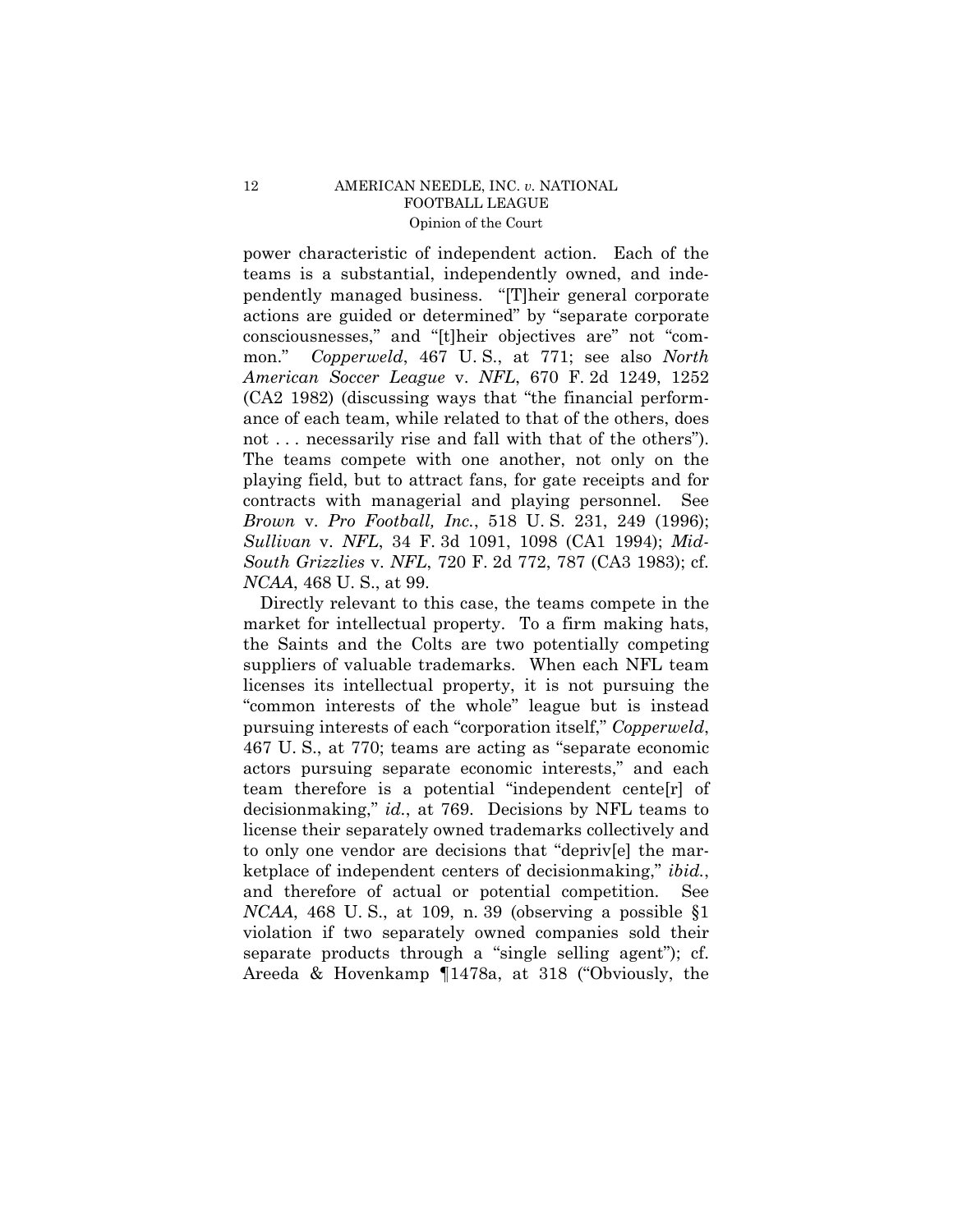most significant competitive threats arise when joint venture participants are actual or potential competitors").

In defense, respondents argue that by forming NFLP, they have formed a single entity, akin to a merger, and market their NFL brands through a single outlet. But it is not dispositive that the teams have organized and own a legally separate entity that centralizes the management of their intellectual property. An ongoing §1 violation cannot evade §1 scrutiny simply by giving the ongoing violation a name and label. "Perhaps every agreement and combination in restraint of trade could be so labeled." *Timken Roller Bearing Co.* v. *United States*, 341 U. S. 593, 598 (1951).

The NFL respondents may be similar in some sense to a single enterprise that owns several pieces of intellectual property and licenses them jointly, but they are not similar in the relevant functional sense. Although NFL teams have common interests such as promoting the NFL brand, they are still separate, profit-maximizing entities, and their interests in licensing team trademarks are not necessarily aligned. See generally Hovenkamp, Exclusive Joint Ventures and Antitrust Policy, 1995 Colum. Bus. L. Rev. 1, 52–61 (1995); Shishido, Conflicts of Interest and Fiduciary Duties in the Operation of a Joint Venture, 39 Hastings L. J. 63, 69–81 (1987). Common interests in the NFL brand "*partially* unit[e] the economic interests of the parent firms," Broadley, Joint Ventures and Antitrust Policy, 95 Harv. L. Rev. 1521, 1526 (1982) (emphasis added), but the teams still have distinct, potentially competing interests.

It may be, as respondents argue, that NFLP "has served as the 'single driver'' of the teams' "promotional vehicle," "'pursu[ing] the common interests of the whole.'" Brief for NFL Respondents 28 (quoting *Copperweld*, 467 U. S., at 770–771; brackets in original). But illegal restraints often are in the common interests of the parties to the restraint,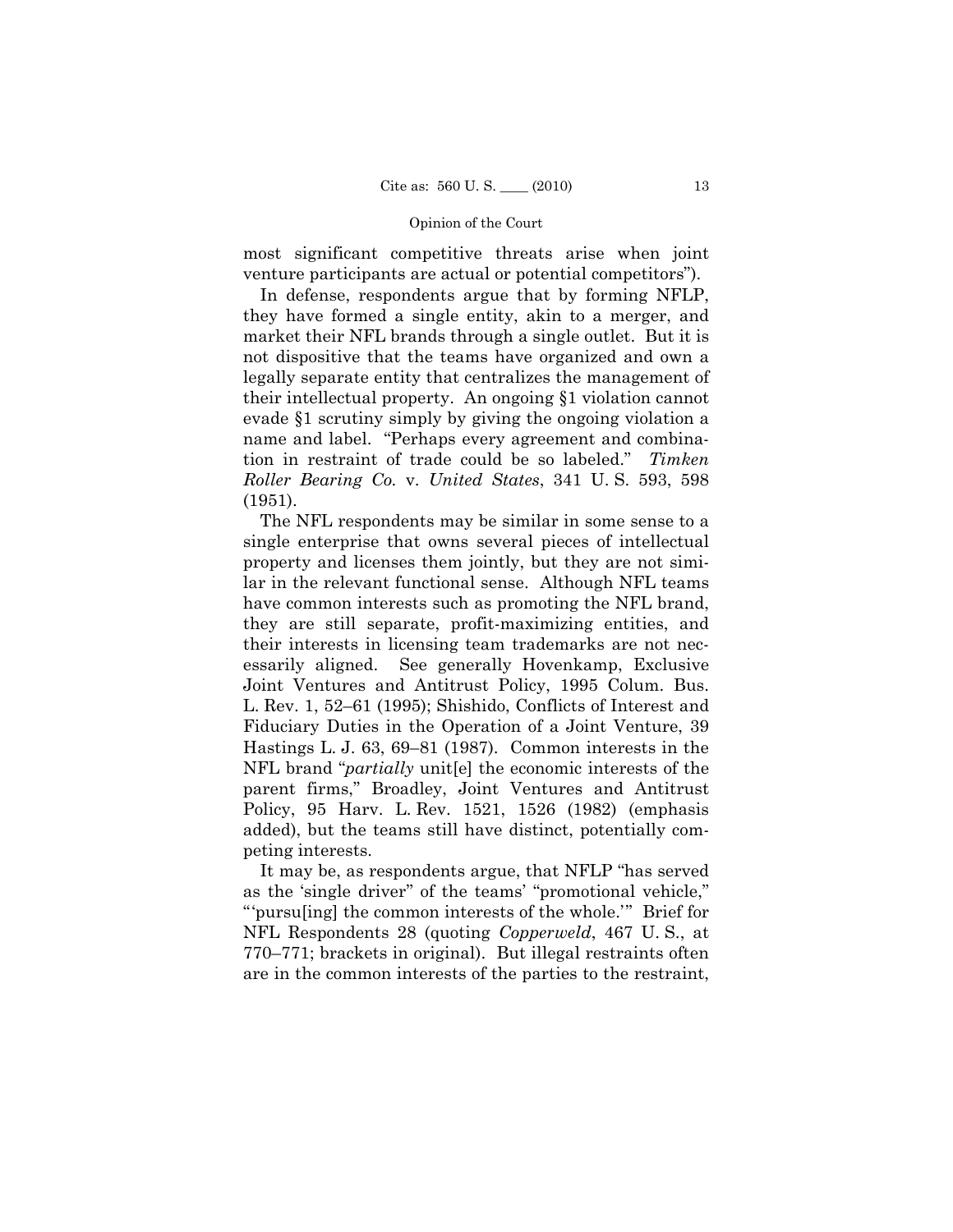at the expense of those who are not parties. It is true, as respondents describe, that they have for some time marketed their trademarks jointly. But a history of concerted activity does not immunize conduct from §1 scrutiny. "Absence of actual competition may simply be a manifestation of the anticompetitive agreement itself." *Freeman*, 322 F. 3d, at 1149.

Respondents argue that nonetheless, as the Court of Appeals held, they constitute a single entity because without their cooperation, there would be no NFL football. It is true that "the clubs that make up a professional sports league are not completely independent economic competitors, as they depend upon a degree of cooperation for economic survival." *Brown*, 518 U. S., at 248. But the Court of Appeals' reasoning is unpersuasive.

The justification for cooperation is not relevant to whether that cooperation is concerted or independent action.<sup>6</sup> A "contract, combination . . . or conspiracy,"  $\S1$ , that is necessary or useful to a joint venture is still a "contract, combination . . . or conspiracy" if it "deprives the marketplace of independent centers of decisionmaking," *Copperweld*, 467 U. S., at 769. See *NCAA,* 468 U. S., at 113 ("[J]oint ventures have no immunity from antitrust laws"). Any joint venture involves multiple sources of economic power cooperating to produce a product. And for many such ventures, the participation of others is necessary. But that does not mean that necessity of cooperation transforms concerted action into independent action; a nut and a bolt can only operate together, but an agreement between nut and bolt manufacturers is still subject to §1

<sup>6</sup>As discussed *infra*, necessity of cooperation is a factor relevant to whether the agreement is subject to the Rule of Reason. See *NCAA*, 468 U. S., at 101 (holding that NCAA restrictions on televising college football games are subject to Rule of Reason analysis for the "critical" reason that "horizontal restraints on competition are essential if the product is to be available at all").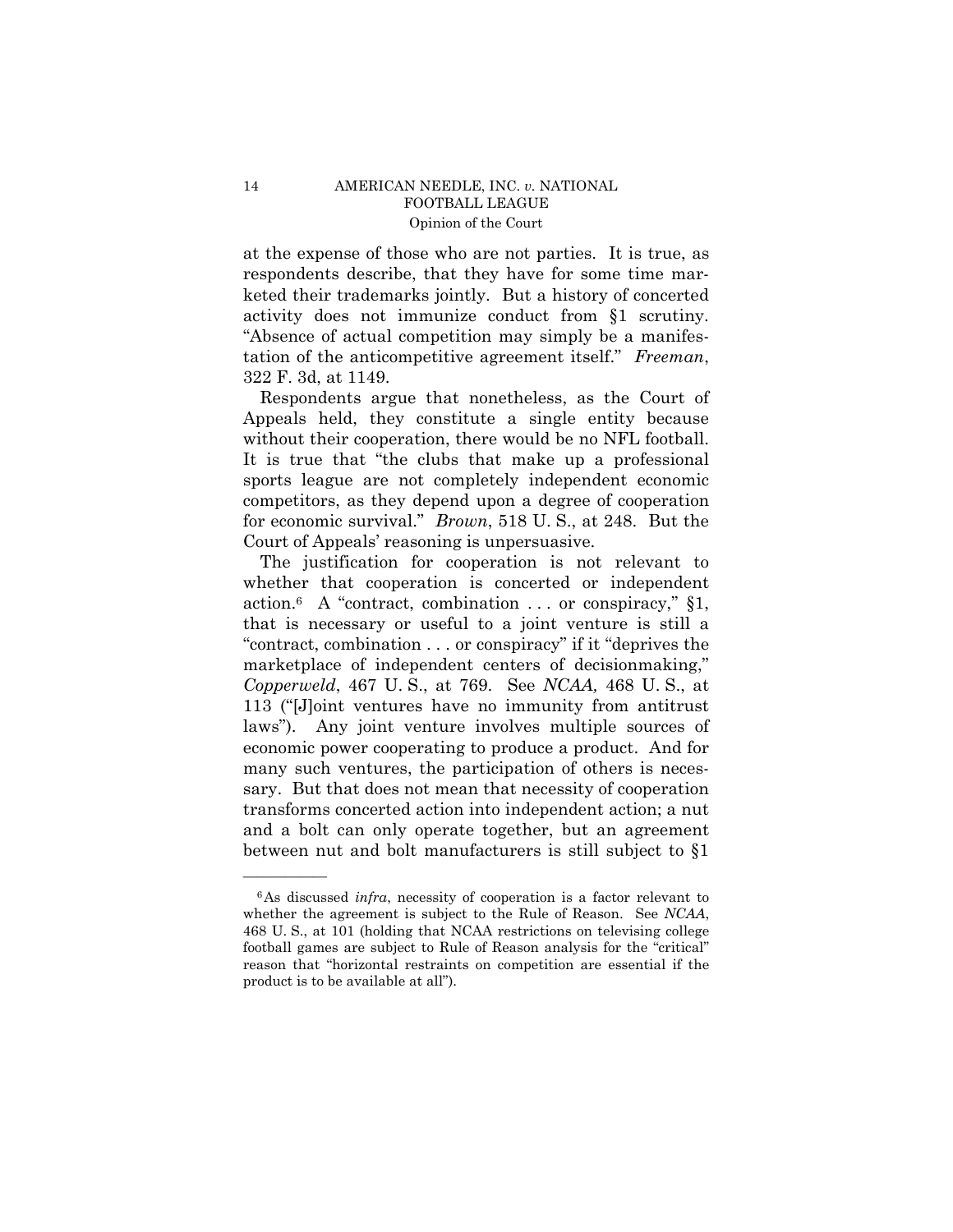analysis. Nor does it mean that once a group of firms agree to produce a joint product, cooperation amongst those firms must be treated as independent conduct. The mere fact that the teams operate jointly in some sense does not mean that they are immune.7

The question whether NFLP decisions can constitute concerted activity covered by §1 is closer than whether decisions made directly by the 32 teams are covered by §1. This is so both because NFLP is a separate corporation with its own management and because the record indicates that most of the revenues generated by NFLP are shared by the teams on an equal basis. Nevertheless we think it clear that for the same reasons the 32 teams' conduct is covered by §1, NFLP's actions also are subject to §1, at least with regards to its marketing of property owned by the separate teams. NFLP's licensing decisions are made by the 32 potential competitors, and each of them actually owns its share of the jointly managed assets. Cf. *Sealy*, 388 U. S., at 352–354. Apart from their agreement to cooperate in exploiting those assets, including their decisions as the NFLP, there would be nothing to prevent each of the teams from making its own market

<sup>7</sup> In any event, it simply is not apparent that the alleged conduct was necessary at all. Although two teams are needed to play a football game, not all aspects of elaborate interleague cooperation are necessary to produce a game. Moreover, even if leaguewide agreements are necessary to produce football, it does not follow that concerted activity in marketing intellectual property is necessary to produce football.

The Court of Appeals carved out a zone of antitrust immunity for conduct arguably related to league operations by reasoning that coordinated team trademark sales are necessary to produce "NFL football," a single NFL brand that competes against other forms of entertainment. But defining the product as "NFL football" puts the cart before the horse: Of course the NFL produces NFL football; but that does not mean that cooperation amongst NFL teams is immune from §1 scrutiny. Members of any cartel could insist that their cooperation is necessary to produce the "cartel product" and compete with other products.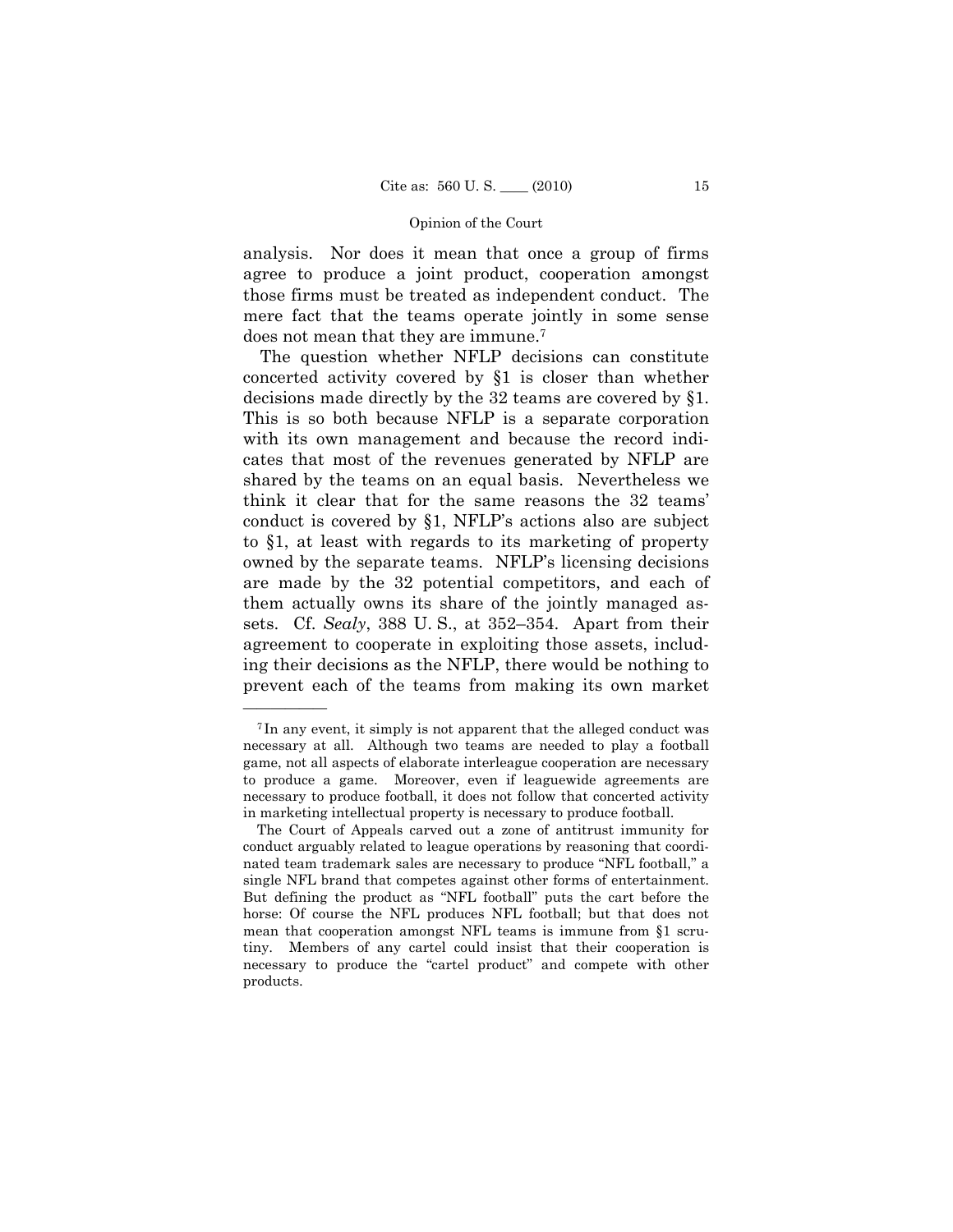decisions relating to purchases of apparel and headwear, to the sale of such items, and to the granting of licenses to use its trademarks.

We generally treat agreements within a single firm as independent action on the presumption that the components of the firm will act to maximize the firm's profits. But in rare cases, that presumption does not hold. Agreements made within a firm can constitute concerted action covered by §1 when the parties to the agreement act on interests separate from those of the firm itself, $\delta$  and the intrafirm agreements may simply be a formalistic shell for ongoing concerted action. See, *e.g.*, *Topco Associates, Inc.*, 405 U. S., at 609; *Sealy,* 388 U. S., at 352–354.

For that reason, decisions by the NFLP regarding the teams' separately owned intellectual property constitute concerted action. Thirty-two teams operating independently through the vehicle of the NFLP are not like the components of a single firm that act to maximize the firm's profits. The teams remain separately controlled, potential competitors with economic interests that are distinct from NFLP's financial well-being. See generally Hovenkamp, 1995 Colum. Bus. L. Rev., at 52–61. Unlike typical decisions by corporate shareholders, NFLP licensing decisions effectively require the assent of more than a mere majority of shareholders. And each team's decision reflects not only an interest in NFLP's profits but also an interest in the team's individual profits. See generally Shusido*,* 39 Hastings L. J., at 69–71. The 32 teams capture individual

<sup>8</sup>See Areeda & Hovenkamp ¶1471; Elhauge & Geradin 786–787, and n. 6; see also *Capital Imaging Assoc.* v. *Mohawk Valley Medical Assoc.*, *Inc.*, 996 F. 2d 537, 544 (CA2 1993); *Bolt* v. *Halifax Hospital Medical Center*, 891 F. 2d 810, 819 (CA11 1990); *Oksanen* v. *Page Memorial Hospital*, 945 F. 2d 696, 706 (CA4 1991); *Motive Parts Warehouse* v. *Facet Enterprises,* 774 F. 2d 380, 387–388 (CA10 1985); *Victorian House, Inc.* v. *Fisher Camuto Corp.*, 769 F. 2d 466, 469 (CA8 1985); *Weiss* v. *York Hospital*, 745 F. 2d 786, 828 (CA3 1984).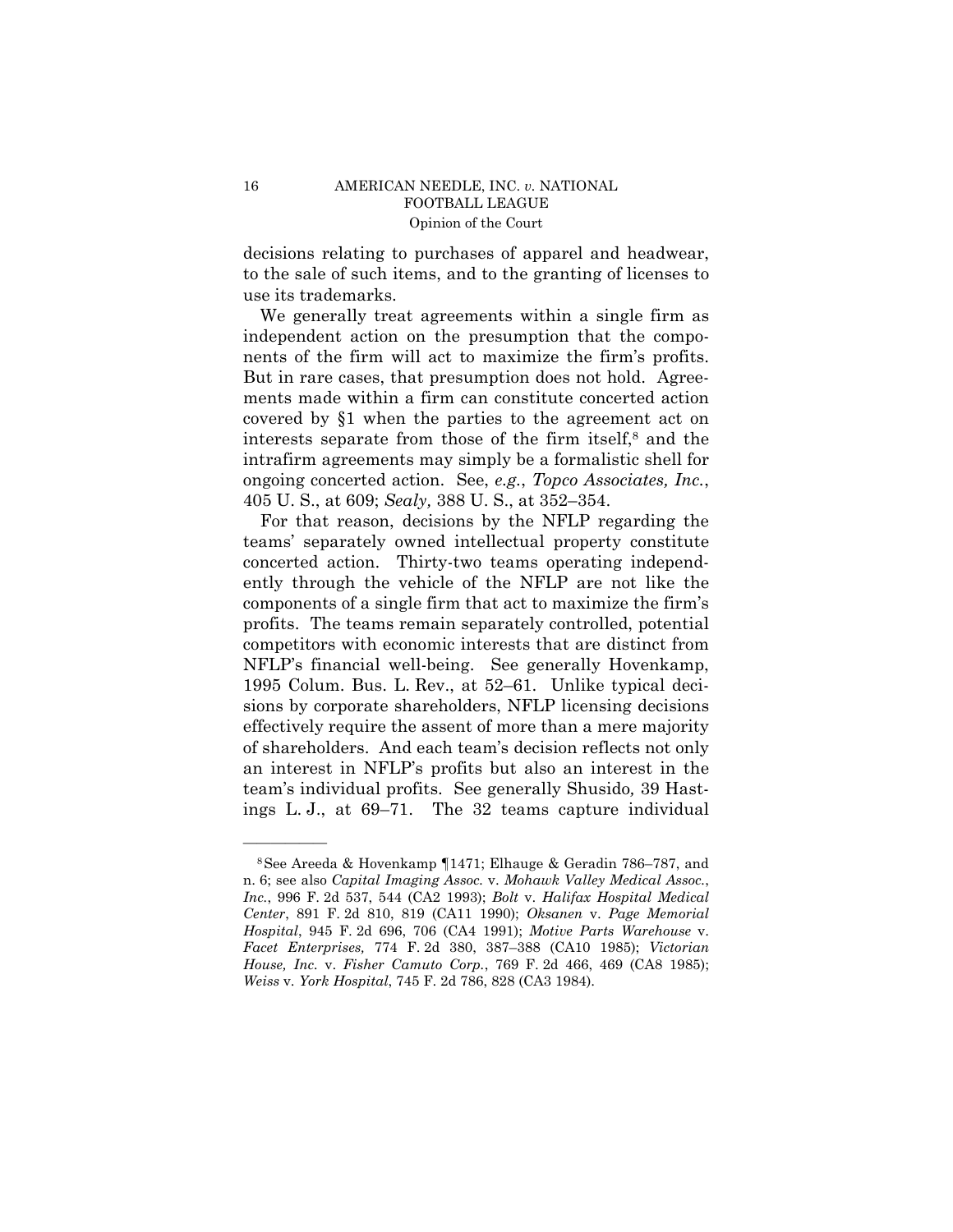economic benefits separate and apart from NFLP profits as a result of the decisions they make for the NFLP. NFLP's decisions thus affect each team's profits from licensing its own intellectual property. "Although the business interests of" the teams "will *often* coincide with those of the" NFLP "as an entity in itself, that commonality of interest exists in every cartel." *Los Angeles Memorial Coliseum Comm'n* v. *NFL*, 726 F. 2d 1381, 1389 (CA9 1984) (emphasis added). In making the relevant licensing decisions, NFLP is therefore "an instrumentality" of the teams. *Sealy,* 388 U. S., at 352–354; see also *Topco Associates, Inc.*, 405 U. S., at 609.

If the fact that potential competitors shared in profits or losses from a venture meant that the venture was immune from §1, then any cartel "could evade the antitrust law simply by creating a 'joint venture' to serve as the exclusive seller of their competing products." *Major League Baseball Properties, Inc.* v. *Salvino, Inc.*, 542 F. 3d 290, 335 (CA2 2008) (Sotomayor, J., concurring in judgment). "So long as no agreement," other than one made by the cartelists sitting on the board of the joint venture, "explicitly listed the prices to be charged, the companies could act as monopolies through the 'joint venture.'" *Ibid.* (Indeed, a joint venture with a single management structure is generally a better way to operate a cartel because it decreases the risks of a party to an illegal agreement defecting from that agreement). However, competitors "cannot simply get around" antitrust liability by acting "through a third-party intermediary or 'joint venture'." *Id.*, at 336.9

<sup>9</sup>For the purposes of resolving this case, there is no need to pass upon the Government's position that entities are incapable of conspiring under §1 if they "have effectively merged the relevant aspect of their operations, thereby eliminating actual and potential competition . . . in that operational sphere" and "the challenged restraint [does] not significantly affect actual or potential competition ... outside their merged operations." Brief for United States as *Amicus Curiae* 17. The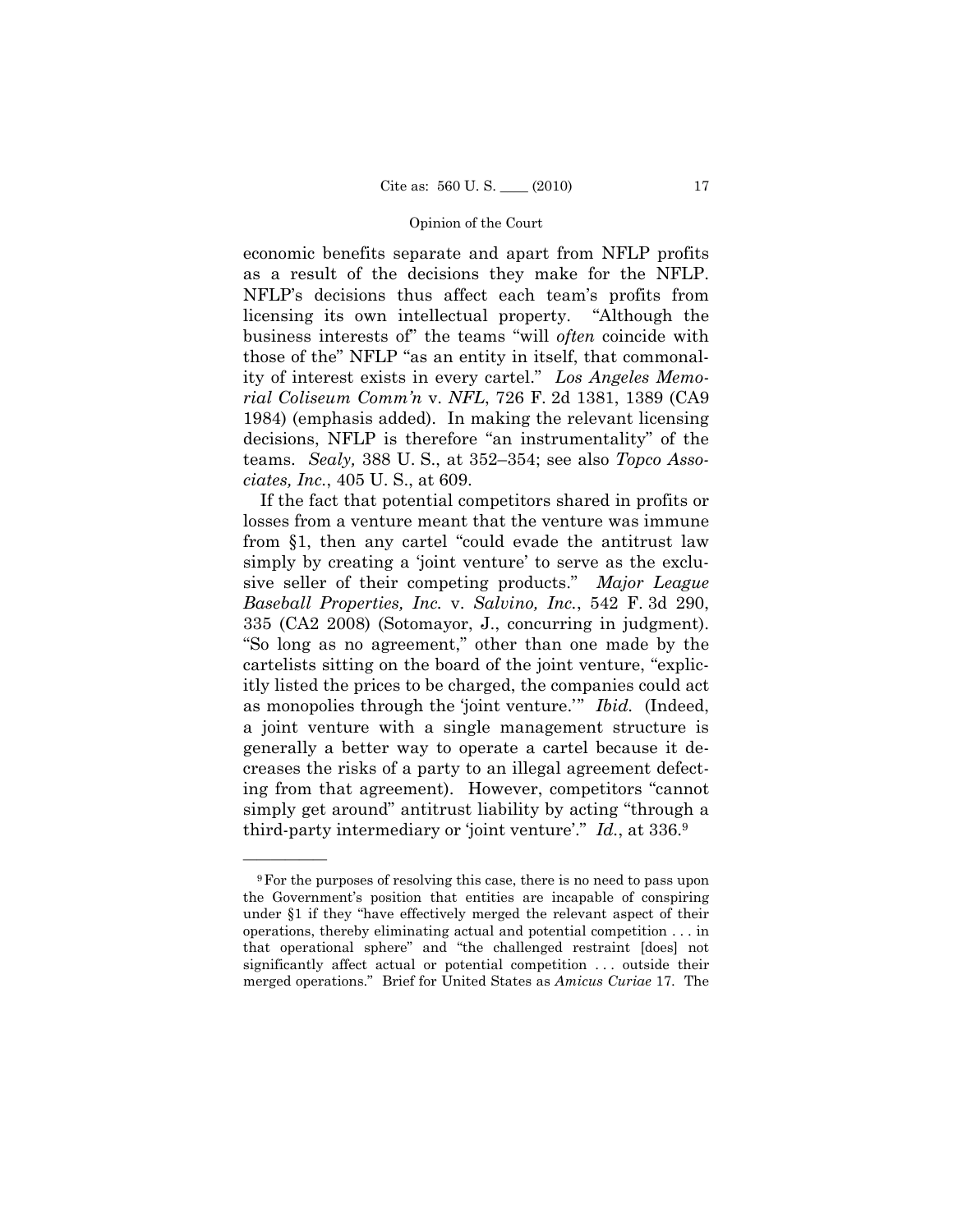## VI

Football teams that need to cooperate are not trapped by antitrust law. "[T]he special characteristics of this industry may provide a justification" for many kinds of agreements. *Brown*, 518 U. S., at 252 (STEVENS, J., dissenting). The fact that NFL teams share an interest in making the entire league successful and profitable, and that they must cooperate in the production and scheduling of games, provides a perfectly sensible justification for making a host of collective decisions. But the conduct at issue in this case is still concerted activity under the Sherman Act that is subject to §1 analysis.

When "restraints on competition are essential if the product is to be available at all," *per se* rules of illegality are inapplicable, and instead the restraint must be judged according to the flexible Rule of Reason.10 *NCAA*, 468

Government urges that the choices "to offer only a blanket license" and "to have only a single headwear licensee" might not constitute concerted action under its test. *Id.*, at 32. However, because the teams still own their own trademarks and are free to market those trademarks as they see fit, even those two choices were agreements amongst potential competitors and would constitute concerted action under the Government's own standard. At any point, the teams could decide to license their own trademarks. It is significant, moreover, that the teams here control NFLP. The two choices that the Government might treat as independent action, although nominally made by NFLP, are for all functional purposes choices made by the 32 entities with potentially competing interests.

<sup>10</sup> Justice Brandeis provided the classic formulation of the Rule of Reason in *Board of Trade of Chicago* v. *United States*, 246 U. S. 231, 238 (1918):

<sup>&</sup>quot;The true test of legality is whether the restraint imposed is such as merely regulates and perhaps thereby promotes competition or whether it is such as may suppress or even destroy competition. To determine that question the court must ordinarily consider the facts peculiar to the business to which the restraint is applied; its condition before and after the restraint is imposed; the nature of the restraint and its effect, actual or probable. The history of the restraint, the evil believed to exist, the reason for adopting the particular remedy, the purpose or end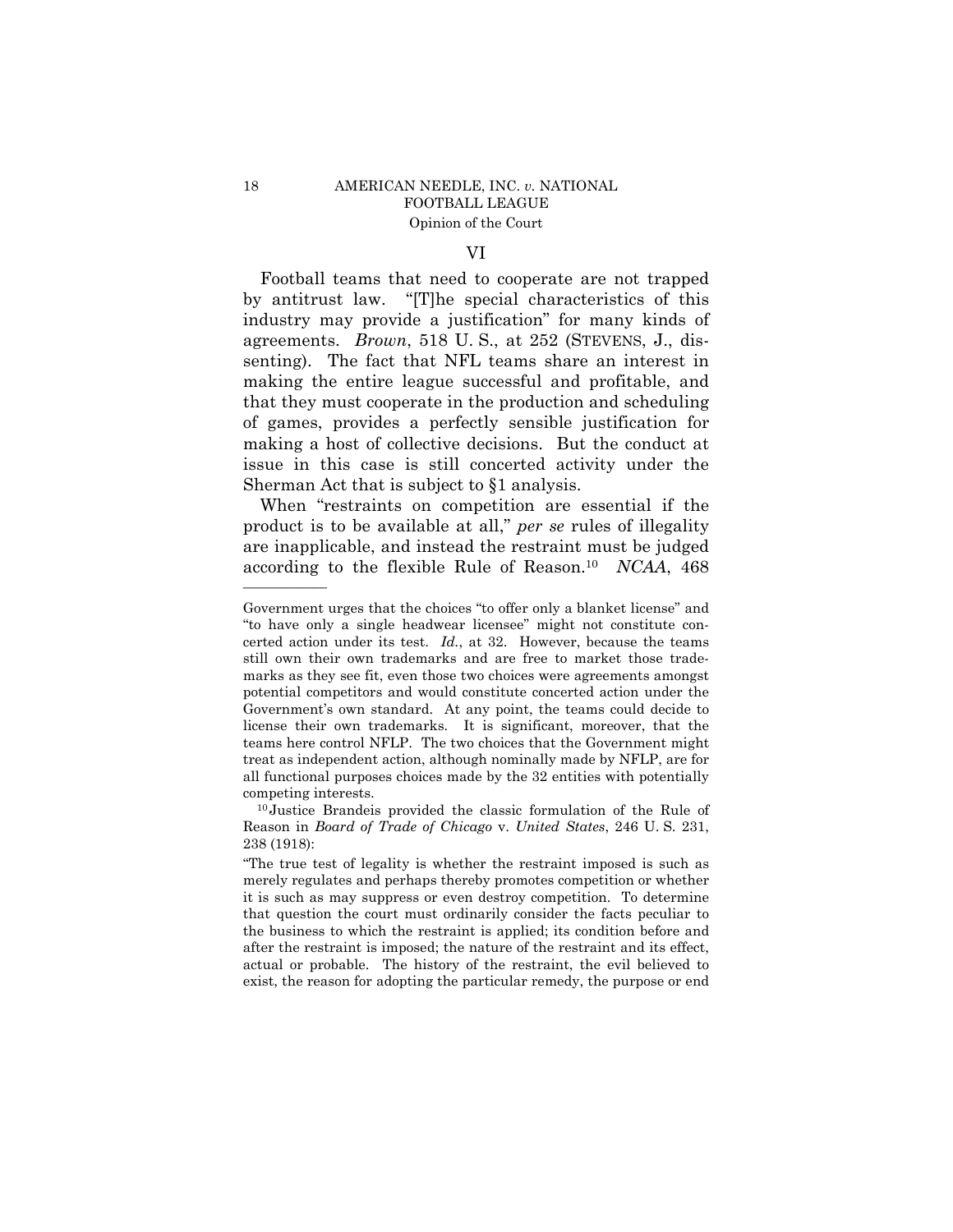U. S., at 101; see *id.*, at 117 ("Our decision not to apply a *per se* rule to this case rests in large part on our recognition that a certain degree of cooperation is necessary if the type of competition that petitioner and its member institutions seek to market is to be preserved"); see also *Dagher*, 547 U. S., at 6. In such instances, the agreement is likely to survive the Rule of Reason. See *Broadcast Music, Inc.*  v. *Columbia Broadcasting System, Inc.*, 441 U. S. 1, 23 (1979) ("Joint ventures and other cooperative arrangements are also not usually unlawful... where the agreement . . . is necessary to market the product at all"). And depending upon the concerted activity in question, the Rule of Reason may not require a detailed analysis; it "can sometimes be applied in the twinkling of an eye." *NCAA*, 468 U. S., at 109, n. 39.

Other features of the NFL may also save agreements amongst the teams. We have recognized, for example, "that the interest in maintaining a competitive balance" among "athletic teams is legitimate and important," *NCAA*, 468 U. S., at 117. While that same interest applies to the teams in the NFL, it does not justify treating them as a single entity for §1 purposes when it comes to the marketing of the teams' individually owned intellectual property. It is, however, unquestionably an interest that may well justify a variety of collective decisions made by the teams. What role it properly plays in applying the Rule of Reason to the allegations in this case is a matter to be considered on remand.

sought to be attained, are all relevant facts. This is not because a good intention will save an otherwise objectionable regulation or the reverse; but because knowledge of intent may help the court to interpret facts and to predict consequences." See also *Leegin Creative Leather Products, Inc.* v. *PSKS, Inc.*, 551 U. S. 877, 885–887 (2007); *National Soc. of Professional Engineers,* 435 U. S., at 688–691.